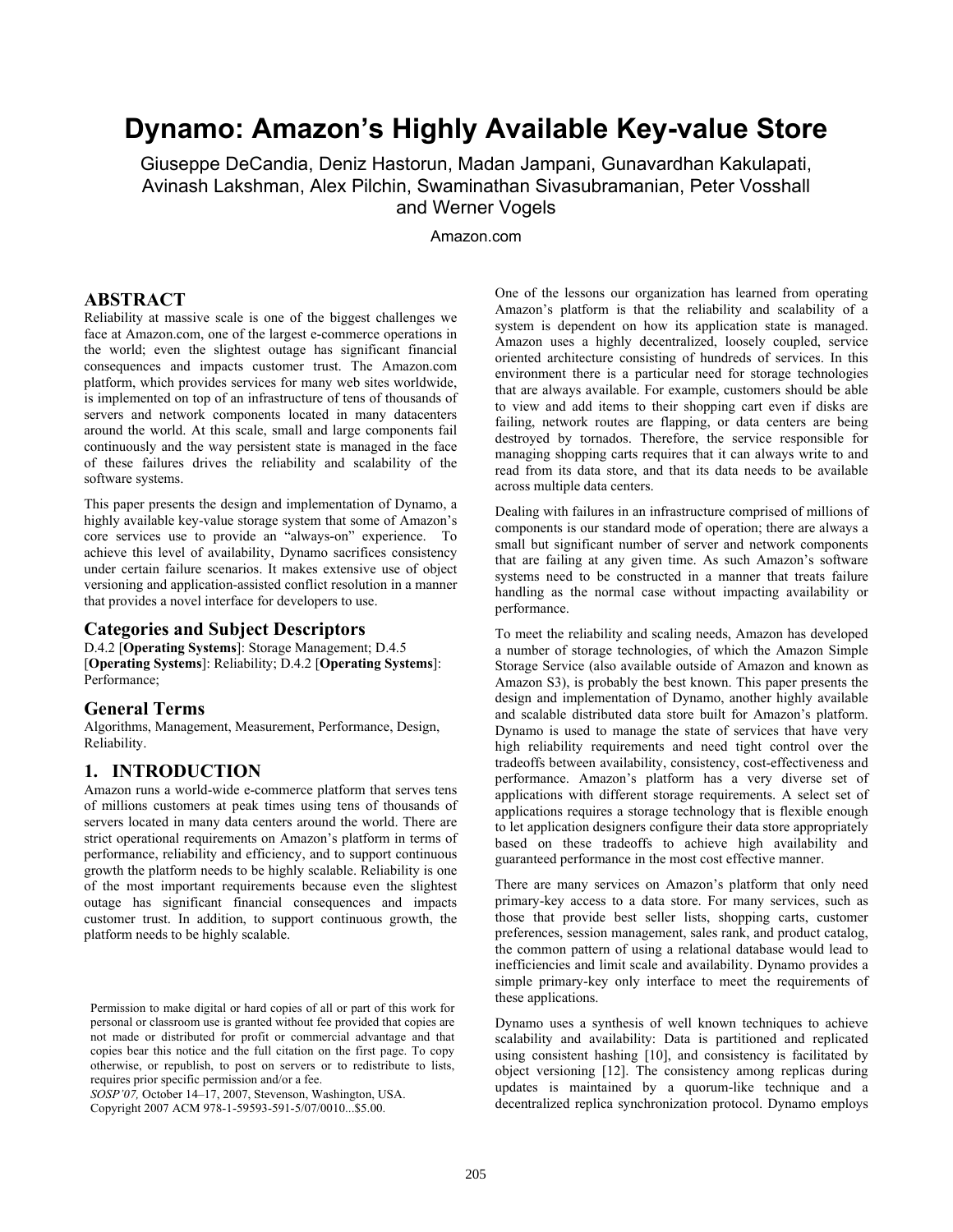a gossip based distributed failure detection and membership protocol. Dynamo is a completely decentralized system with minimal need for manual administration. Storage nodes can be added and removed from Dynamo without requiring any manual partitioning or redistribution.

In the past year, Dynamo has been the underlying storage technology for a number of the core services in Amazon's ecommerce platform. It was able to scale to extreme peak loads efficiently without any downtime during the busy holiday shopping season. For example, the service that maintains shopping cart (Shopping Cart Service) served tens of millions requests that resulted in well over 3 million checkouts in a single day and the service that manages session state handled hundreds of thousands of concurrently active sessions.

The main contribution of this work for the research community is the evaluation of how different techniques can be combined to provide a single highly-available system. It demonstrates that an eventually-consistent storage system can be used in production with demanding applications. It also provides insight into the tuning of these techniques to meet the requirements of production systems with very strict performance demands.

The paper is structured as follows. Section 2 presents the background and Section 3 presents the related work. Section 4 presents the system design and Section 5 describes the implementation. Section 6 details the experiences and insights gained by running Dynamo in production and Section 7 concludes the paper. There are a number of places in this paper where additional information may have been appropriate but where protecting Amazon's business interests require us to reduce some level of detail. For this reason, the intra- and inter-datacenter latencies in section 6, the absolute request rates in section 6.2 and outage lengths and workloads in section 6.3 are provided through aggregate measures instead of absolute details.

### **2. BACKGROUND**

Amazon's e-commerce platform is composed of hundreds of services that work in concert to deliver functionality ranging from recommendations to order fulfillment to fraud detection. Each service is exposed through a well defined interface and is accessible over the network. These services are hosted in an infrastructure that consists of tens of thousands of servers located across many data centers world-wide. Some of these services are stateless (i.e., services which aggregate responses from other services) and some are stateful (i.e., a service that generates its response by executing business logic on its state stored in persistent store).

Traditionally production systems store their state in relational databases. For many of the more common usage patterns of state persistence, however, a relational database is a solution that is far from ideal. Most of these services only store and retrieve data by primary key and do not require the complex querying and management functionality offered by an RDBMS. This excess functionality requires expensive hardware and highly skilled personnel for its operation, making it a very inefficient solution. In addition, the available replication technologies are limited and typically choose consistency over availability. Although many advances have been made in the recent years, it is still not easy to scale-out databases or use smart partitioning schemes for load balancing.

This paper describes Dynamo, a highly available data storage technology that addresses the needs of these important classes of services. Dynamo has a simple key/value interface, is highly available with a clearly defined consistency window, is efficient in its resource usage, and has a simple scale out scheme to address growth in data set size or request rates. Each service that uses Dynamo runs its own Dynamo instances.

# **2.1 System Assumptions and Requirements**

The storage system for this class of services has the following requirements:

*Query Model*: simple read and write operations to a data item that is uniquely identified by a key. State is stored as binary objects (i.e., blobs) identified by unique keys. No operations span multiple data items and there is no need for relational schema. This requirement is based on the observation that a significant portion of Amazon's services can work with this simple query model and do not need any relational schema. Dynamo targets applications that need to store objects that are relatively small (usually less than 1 MB).

*ACID Properties:* ACID (*Atomicity, Consistency, Isolation, Durability*) is a set of properties that guarantee that database transactions are processed reliably. In the context of databases, a single logical operation on the data is called a transaction. Experience at Amazon has shown that data stores that provide ACID guarantees tend to have poor availability. This has been widely acknowledged by both the industry and academia [5]. Dynamo targets applications that operate with weaker consistency (the "C" in ACID) if this results in high availability. Dynamo does not provide any isolation guarantees and permits only single key updates.

*Efficiency*: The system needs to function on a commodity hardware infrastructure. In Amazon's platform, services have stringent latency requirements which are in general measured at the  $99.9<sup>th</sup>$  percentile of the distribution. Given that state access plays a crucial role in service operation the storage system must be capable of meeting such stringent SLAs (see Section 2.2 below). Services must be able to configure Dynamo such that they consistently achieve their latency and throughput requirements. The tradeoffs are in performance, cost efficiency, availability, and durability guarantees.

Other Assumptions: Dynamo is used only by Amazon's internal services. Its operation environment is assumed to be non-hostile and there are no security related requirements such as authentication and authorization. Moreover, since each service uses its distinct instance of Dynamo, its initial design targets a scale of up to hundreds of storage hosts. We will discuss the scalability limitations of Dynamo and possible scalability related extensions in later sections.

# **2.2 Service Level Agreements (SLA)**

To guarantee that the application can deliver its functionality in a bounded time, each and every dependency in the platform needs to deliver its functionality with even tighter bounds. Clients and services engage in a Service Level Agreement (SLA), a formally negotiated contract where a client and a service agree on several system-related characteristics, which most prominently include the client's expected request rate distribution for a particular API and the expected service latency under those conditions. An example of a simple SLA is a service guaranteeing that it will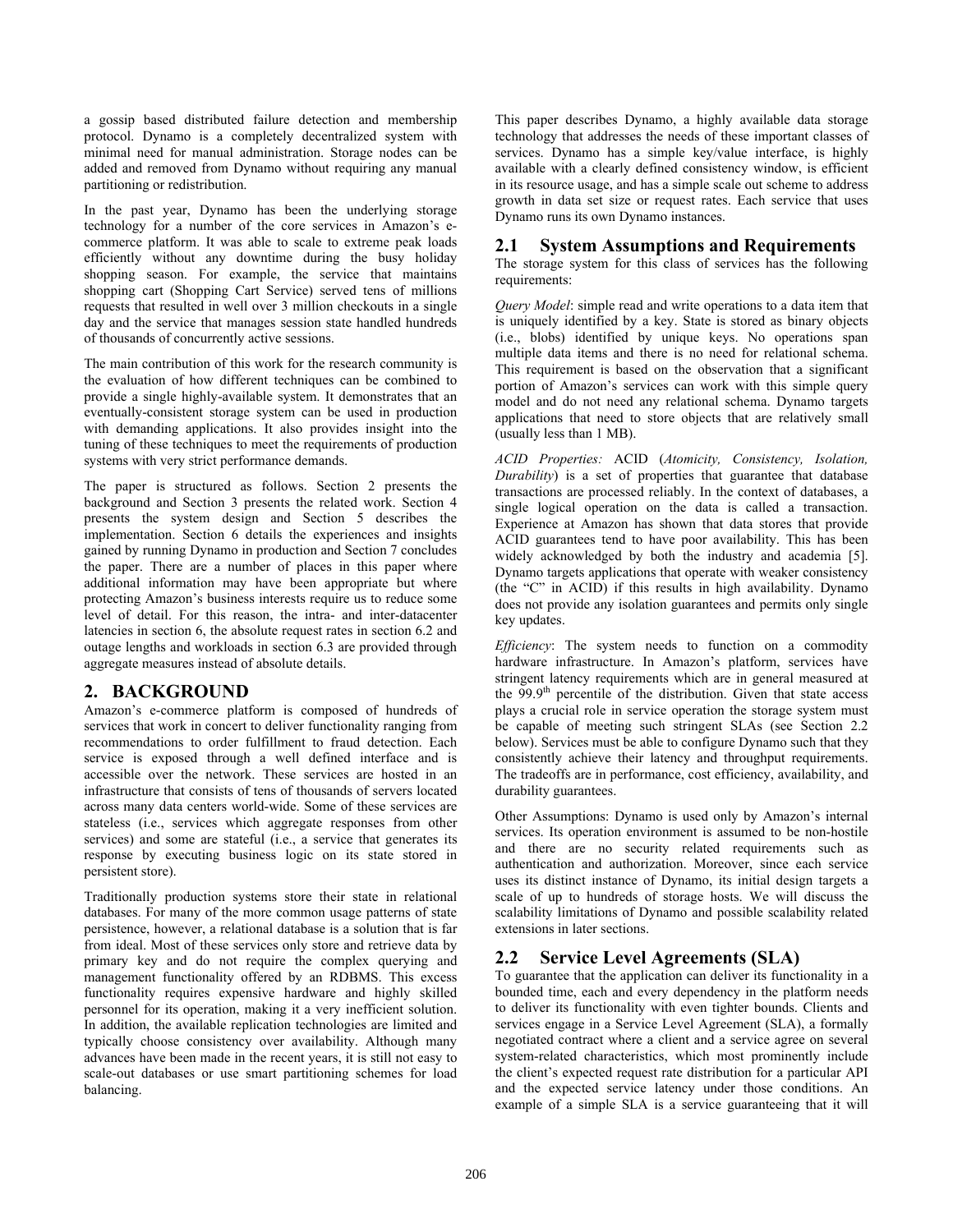

**Figure 1: Service-oriented architecture of Amazon's platform** 

provide a response within 300ms for 99.9% of its requests for a peak client load of 500 requests per second.

In Amazon's decentralized service oriented infrastructure, SLAs play an important role. For example a page request to one of the e-commerce sites typically requires the rendering engine to construct its response by sending requests to over 150 services. These services often have multiple dependencies, which frequently are other services, and as such it is not uncommon for the call graph of an application to have more than one level. To ensure that the page rendering engine can maintain a clear bound on page delivery each service within the call chain must obey its performance contract.

Figure 1 shows an abstract view of the architecture of Amazon's platform, where dynamic web content is generated by page rendering components which in turn query many other services. A service can use different data stores to manage its state and these data stores are only accessible within its service boundaries. Some services act as aggregators by using several other services to produce a composite response. Typically, the aggregator services are stateless, although they use extensive caching.

A common approach in the industry for forming a performance oriented SLA is to describe it using average, median and expected variance. At Amazon we have found that these metrics are not good enough if the goal is to build a system where **all** customers have a good experience, rather than just the majority. For example if extensive personalization techniques are used then customers with longer histories require more processing which impacts performance at the high-end of the distribution. An SLA stated in terms of mean or median response times will not address the performance of this important customer segment. To address this issue, at Amazon, SLAs are expressed and measured at the 99.9th percentile of the distribution. The choice for 99.9% over an even higher percentile has been made based on a cost-benefit analysis which demonstrated a significant increase in cost to improve performance that much. Experiences with Amazon's

production systems have shown that this approach provides a better overall experience compared to those systems that meet SLAs defined based on the mean or median.

In this paper there are many references to this  $99.9<sup>th</sup>$  percentile of distributions, which reflects Amazon engineers' relentless focus on performance from the perspective of the customers' experience. Many papers report on averages, so these are included where it makes sense for comparison purposes. Nevertheless, Amazon's engineering and optimization efforts are not focused on averages. Several techniques, such as the load balanced selection of write coordinators, are purely targeted at controlling performance at the 99.9<sup>th</sup> percentile.

Storage systems often play an important role in establishing a service's SLA, especially if the business logic is relatively lightweight, as is the case for many Amazon services. State management then becomes the main component of a service's SLA. One of the main design considerations for Dynamo is to give services control over their system properties, such as durability and consistency, and to let services make their own tradeoffs between functionality, performance and costeffectiveness.

#### **2.3 Design Considerations**

Data replication algorithms used in commercial systems traditionally perform synchronous replica coordination in order to provide a strongly consistent data access interface. To achieve this level of consistency, these algorithms are forced to tradeoff the availability of the data under certain failure scenarios. For instance, rather than dealing with the uncertainty of the correctness of an answer, the data is made unavailable until it is absolutely certain that it is correct. From the very early replicated database works, it is well known that when dealing with the possibility of network failures, strong consistency and high data availability cannot be achieved simultaneously [2, 11]. As such systems and applications need to be aware which properties can be achieved under which conditions.

For systems prone to server and network failures, availability can be increased by using optimistic replication techniques, where changes are allowed to propagate to replicas in the background, and concurrent, disconnected work is tolerated. The challenge with this approach is that it can lead to conflicting changes which must be detected and resolved. This process of conflict resolution introduces two problems: when to resolve them and who resolves them. Dynamo is designed to be an eventually consistent data store; that is all updates reach all replicas eventually.

An important design consideration is to decide *when* to perform the process of resolving update conflicts, i.e., whether conflicts should be resolved during reads or writes. Many traditional data stores execute conflict resolution during writes and keep the read complexity simple [7]. In such systems, writes may be rejected if the data store cannot reach all (or a majority of) the replicas at a given time. On the other hand, Dynamo targets the design space of an "always writeable" data store (i.e., a data store that is highly available for writes). For a number of Amazon services, rejecting customer updates could result in a poor customer experience. For instance, the shopping cart service must allow customers to add and remove items from their shopping cart even amidst network and server failures. This requirement forces us to push the complexity of conflict resolution to the reads in order to ensure that writes are never rejected.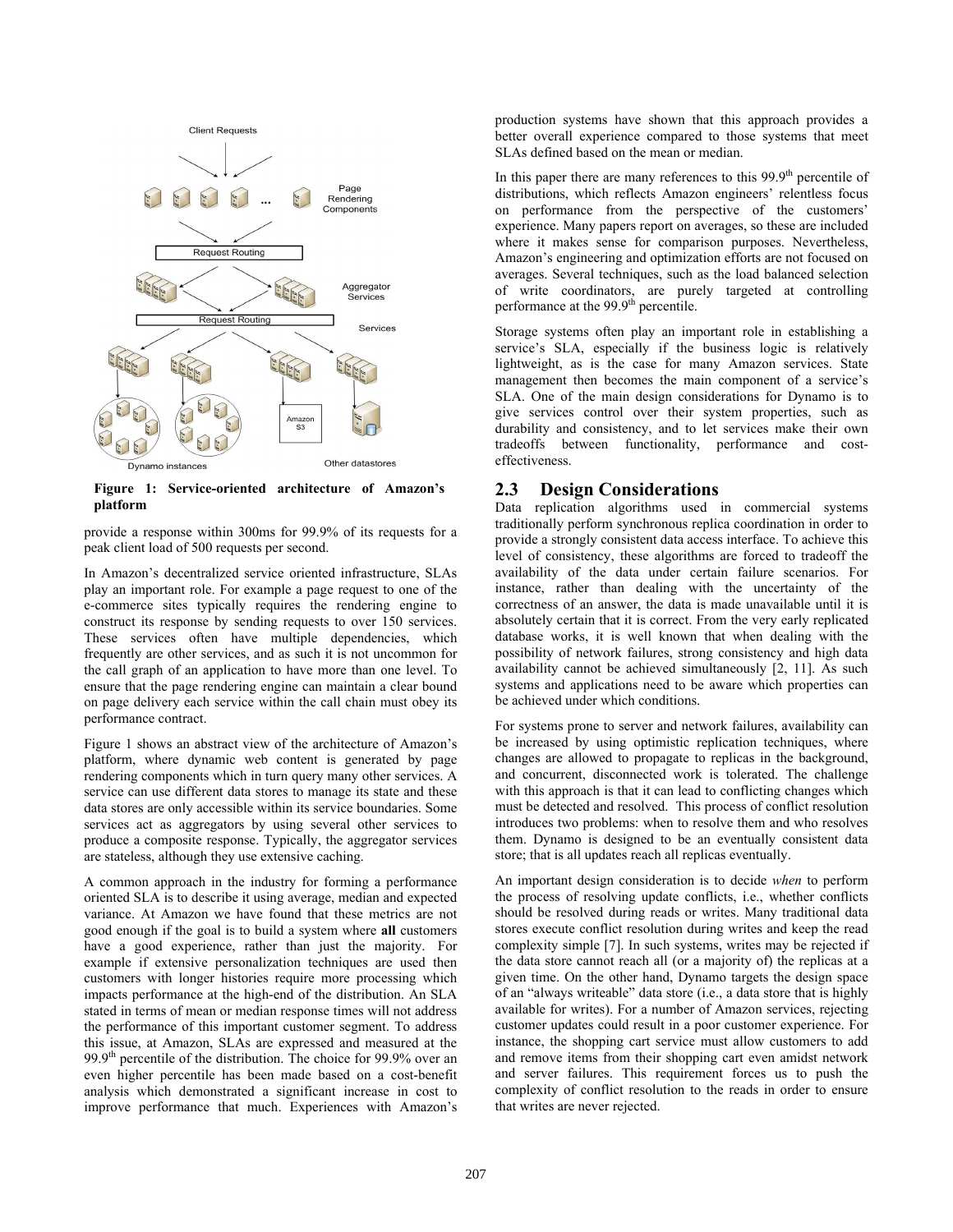The next design choice is *who* performs the process of conflict resolution. This can be done by the data store or the application. If conflict resolution is done by the data store, its choices are rather limited. In such cases, the data store can only use simple policies, such as "last write wins" [22], to resolve conflicting updates. On the other hand, since the application is aware of the data schema it can decide on the conflict resolution method that is best suited for its client's experience. For instance, the application that maintains customer shopping carts can choose to "merge" the conflicting versions and return a single unified shopping cart. Despite this flexibility, some application developers may not want to write their own conflict resolution mechanisms and choose to push it down to the data store, which in turn chooses a simple policy such as "last write wins".

Other key principles embraced in the design are:

*Incremental scalability*: Dynamo should be able to scale out one storage host (henceforth, referred to as "*node"*) at a time, with minimal impact on both operators of the system and the system itself.

*Symmetry*: Every node in Dynamo should have the same set of responsibilities as its peers; there should be no distinguished node or nodes that take special roles or extra set of responsibilities. In our experience, symmetry simplifies the process of system provisioning and maintenance.

*Decentralization*: An extension of symmetry, the design should favor decentralized peer-to-peer techniques over centralized control. In the past, centralized control has resulted in outages and the goal is to avoid it as much as possible. This leads to a simpler, more scalable, and more available system.

*Heterogeneity*: The system needs to be able to exploit heterogeneity in the infrastructure it runs on. e.g. the work distribution must be proportional to the capabilities of the individual servers. This is essential in adding new nodes with higher capacity without having to upgrade all hosts at once.

### **3. RELATED WORK**

#### **3.1 Peer to Peer Systems**

There are several peer-to-peer (P2P) systems that have looked at the problem of data storage and distribution. The first generation of  $P2P$  systems, such as Freenet and Gnutella<sup>1</sup>, were predominantly used as file sharing systems. These were examples of unstructured P2P networks where the overlay links between peers were established arbitrarily. In these networks, a search query is usually flooded through the network to find as many peers as possible that share the data. P2P systems evolved to the next generation into what is widely known as structured P2P networks. These networks employ a globally consistent protocol to ensure that any node can efficiently route a search query to some peer that has the desired data. Systems like Pastry [16] and Chord [20] use routing mechanisms to ensure that queries can be answered within a bounded number of hops. To reduce the additional latency introduced by multi-hop routing, some P2P systems (e.g.,  $[14]$ ) employ  $O(1)$  routing where each peer maintains enough routing information locally so that it can route requests (to access a data item) to the appropriate peer within a constant number of hops.

Various storage systems, such as Oceanstore [9] and PAST [17] were built on top of these routing overlays. Oceanstore provides a global, transactional, persistent storage service that supports serialized updates on widely replicated data. To allow for concurrent updates while avoiding many of the problems inherent with wide-area locking, it uses an update model based on conflict resolution. Conflict resolution was introduced in [21] to reduce the number of transaction aborts. Oceanstore resolves conflicts by processing a series of updates, choosing a total order among them, and then applying them atomically in that order. It is built for an environment where the data is replicated on an untrusted infrastructure. By comparison, PAST provides a simple abstraction layer on top of Pastry for persistent and immutable objects. It assumes that the application can build the necessary storage semantics (such as mutable files) on top of it.

#### **3.2 Distributed File Systems and Databases**

Distributing data for performance, availability and durability has been widely studied in the file system and database systems community. Compared to P2P storage systems that only support flat namespaces, distributed file systems typically support hierarchical namespaces. Systems like Ficus [15] and Coda [19] replicate files for high availability at the expense of consistency. Update conflicts are typically managed using specialized conflict resolution procedures. The Farsite system [1] is a distributed file system that does not use any centralized server like NFS. Farsite achieves high availability and scalability using replication. The Google File System [6] is another distributed file system built for hosting the state of Google's internal applications. GFS uses a simple design with a single master server for hosting the entire metadata and where the data is split into chunks and stored in chunkservers. Bayou is a distributed relational database system that allows disconnected operations and provides eventual data consistency [21].

Among these systems, Bayou, Coda and Ficus allow disconnected operations and are resilient to issues such as network partitions and outages. These systems differ on their conflict resolution procedures. For instance, Coda and Ficus perform system level conflict resolution and Bayou allows application level resolution. All of them, however, guarantee eventual consistency. Similar to these systems, Dynamo allows read and write operations to continue even during network partitions and resolves updated conflicts using different conflict resolution mechanisms. Distributed block storage systems like FAB [18] split large size objects into smaller blocks and stores each block in a highly available manner. In comparison to these systems, a key-value store is more suitable in this case because: (a) it is intended to store relatively small objects (size  $\leq 1$ M) and (b) key-value stores are easier to configure on a per-application basis. Antiquity is a wide-area distributed storage system designed to handle multiple server failures [23]. It uses a secure log to preserve data integrity, replicates each log on multiple servers for durability, and uses Byzantine fault tolerance protocols to ensure data consistency. In contrast to Antiquity, Dynamo does not focus on the problem of data integrity and security and is built for a trusted environment. Bigtable is a distributed storage system for managing structured data. It maintains a sparse, multi-dimensional sorted map and allows applications to access their data using multiple attributes [2]. Compared to Bigtable, Dynamo targets applications that require only key/value access with primary focus on high availability where updates are not rejected even in the wake of network partitions or server failures.

<sup>1</sup> http://freenetproject.org/, http://www.gnutella.org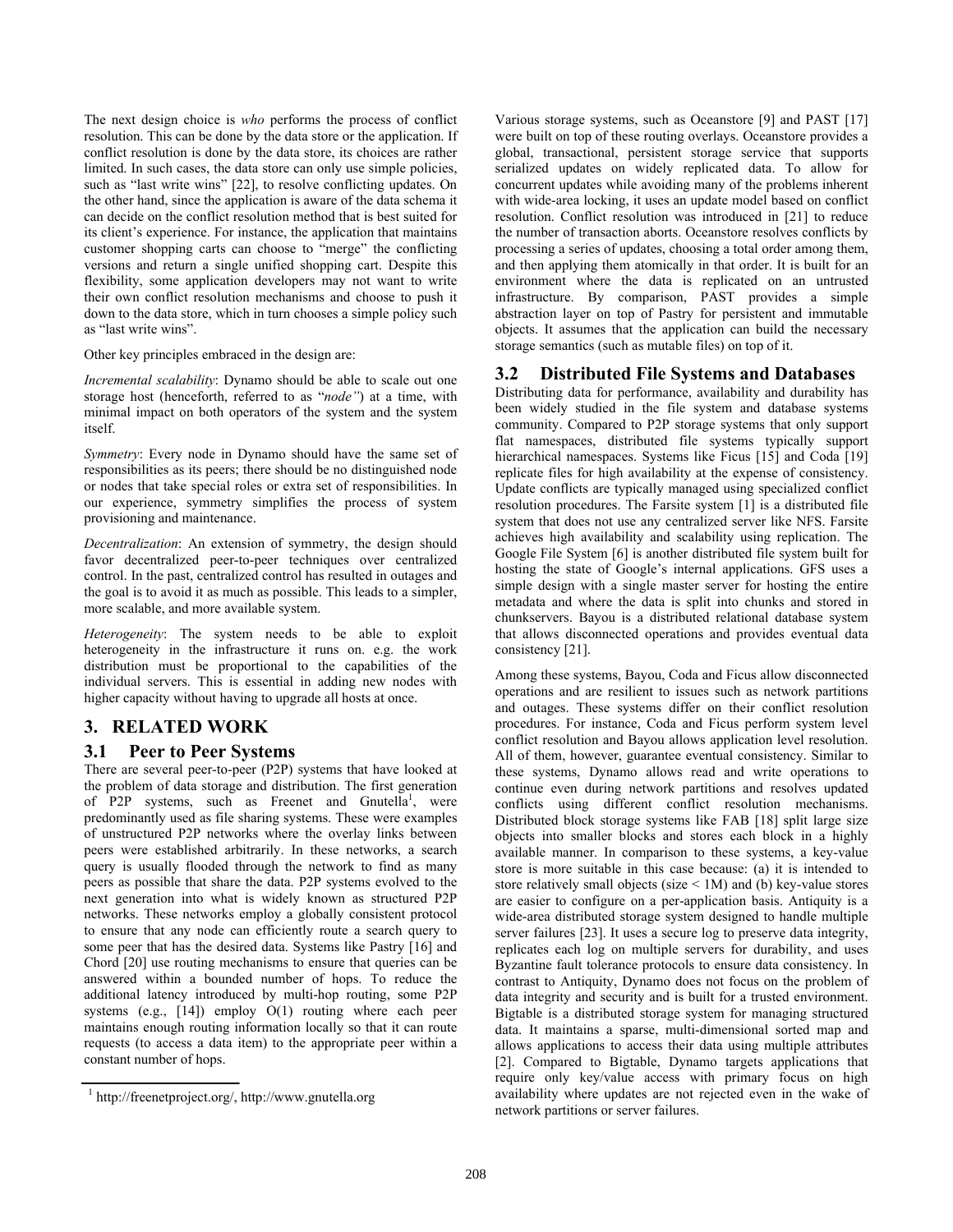

#### **Figure 2: Partitioning and replication of keys in Dynamo ring.**

Traditional replicated relational database systems focus on the problem of guaranteeing strong consistency to replicated data. Although strong consistency provides the application writer a convenient programming model, these systems are limited in scalability and availability [7]. These systems are not capable of handling network partitions because they typically provide strong consistency guarantees.

### **3.3 Discussion**

Dynamo differs from the aforementioned decentralized storage systems in terms of its target requirements. First, Dynamo is targeted mainly at applications that need an "always writeable" data store where no updates are rejected due to failures or concurrent writes. This is a crucial requirement for many Amazon applications. Second, as noted earlier, Dynamo is built for an infrastructure within a single administrative domain where all nodes are assumed to be trusted. Third, applications that use Dynamo do not require support for hierarchical namespaces (a norm in many file systems) or complex relational schema (supported by traditional databases). Fourth, Dynamo is built for latency sensitive applications that require at least 99.9% of read and write operations to be performed within a few hundred milliseconds. To meet these stringent latency requirements, it was imperative for us to avoid routing requests through multiple nodes (which is the typical design adopted by several distributed hash table systems such as Chord and Pastry). This is because multihop routing increases variability in response times, thereby increasing the latency at higher percentiles. Dynamo can be characterized as a zero-hop DHT, where each node maintains enough routing information locally to route a request to the appropriate node directly.

# **4. SYSTEM ARCHITECTURE**

The architecture of a storage system that needs to operate in a production setting is complex. In addition to the actual data persistence component, the system needs to have scalable and robust solutions for load balancing, membership and failure detection, failure recovery, replica synchronization, overload handling, state transfer, concurrency and job scheduling, request marshalling, request routing, system monitoring and alarming, and configuration management. Describing the details of each of the solutions is not possible, so this paper focuses on the core distributed systems techniques used in Dynamo: partitioning, replication, versioning, membership, failure handling and scaling.

| Table 1: Summary of techniques used in Dynamo and |
|---------------------------------------------------|
| their advantages.                                 |

| <b>Problem</b>                         | Technique                                                     | Advantage                                                                                                                           |  |
|----------------------------------------|---------------------------------------------------------------|-------------------------------------------------------------------------------------------------------------------------------------|--|
| Partitioning                           | <b>Consistent Hashing</b>                                     | Incremental<br>Scalability                                                                                                          |  |
| <b>High Availability</b><br>for writes | Vector clocks with<br>reconciliation during<br>reads          | Version size is<br>decoupled from<br>update rates.                                                                                  |  |
| Handling temporary<br>failures         | Sloppy Quorum and<br>hinted handoff                           | Provides high<br>availability and<br>durability guarantee<br>when some of the<br>replicas are not<br>available.                     |  |
| Recovering from<br>permanent failures  | Anti-entropy using<br>Merkle trees                            | Synchronizes<br>divergent replicas in<br>the background.                                                                            |  |
| Membership and<br>failure detection    | Gossip-based<br>membership protocol<br>and failure detection. | Preserves symmetry<br>and avoids having a<br>centralized registry<br>for storing<br>membership and<br>node liveness<br>information. |  |

Table 1 presents a summary of the list of techniques Dynamo uses and their respective advantages.

# **4.1 System Interface**

Dynamo stores objects associated with a key through a simple interface; it exposes two operations: get() and put(). The get(*key*) operation locates the object replicas associated with the *key* in the storage system and returns a single object or a list of objects with conflicting versions along with a *context*. The put(*key, context, object*) operation determines where the replicas of the *object*  should be placed based on the associated *key*, and writes the replicas to disk. The *context* encodes system metadata about the object that is opaque to the caller and includes information such as the version of the object. The context information is stored along with the object so that the system can verify the validity of the context object supplied in the put request.

Dynamo treats both the key and the object supplied by the caller as an opaque array of bytes. It applies a MD5 hash on the key to generate a 128-bit identifier, which is used to determine the storage nodes that are responsible for serving the key.

# **4.2 Partitioning Algorithm**

One of the key design requirements for Dynamo is that it must scale incrementally. This requires a mechanism to dynamically partition the data over the set of nodes (i.e., storage hosts) in the system. Dynamo's partitioning scheme relies on consistent hashing to distribute the load across multiple storage hosts. In consistent hashing [10], the output range of a hash function is treated as a fixed circular space or "ring" (i.e. the largest hash value wraps around to the smallest hash value). Each node in the system is assigned a random value within this space which represents its "position" on the ring. Each data item identified by a key is assigned to a node by hashing the data item's key to yield its position on the ring, and then walking the ring clockwise to find the first node with a position larger than the item's position.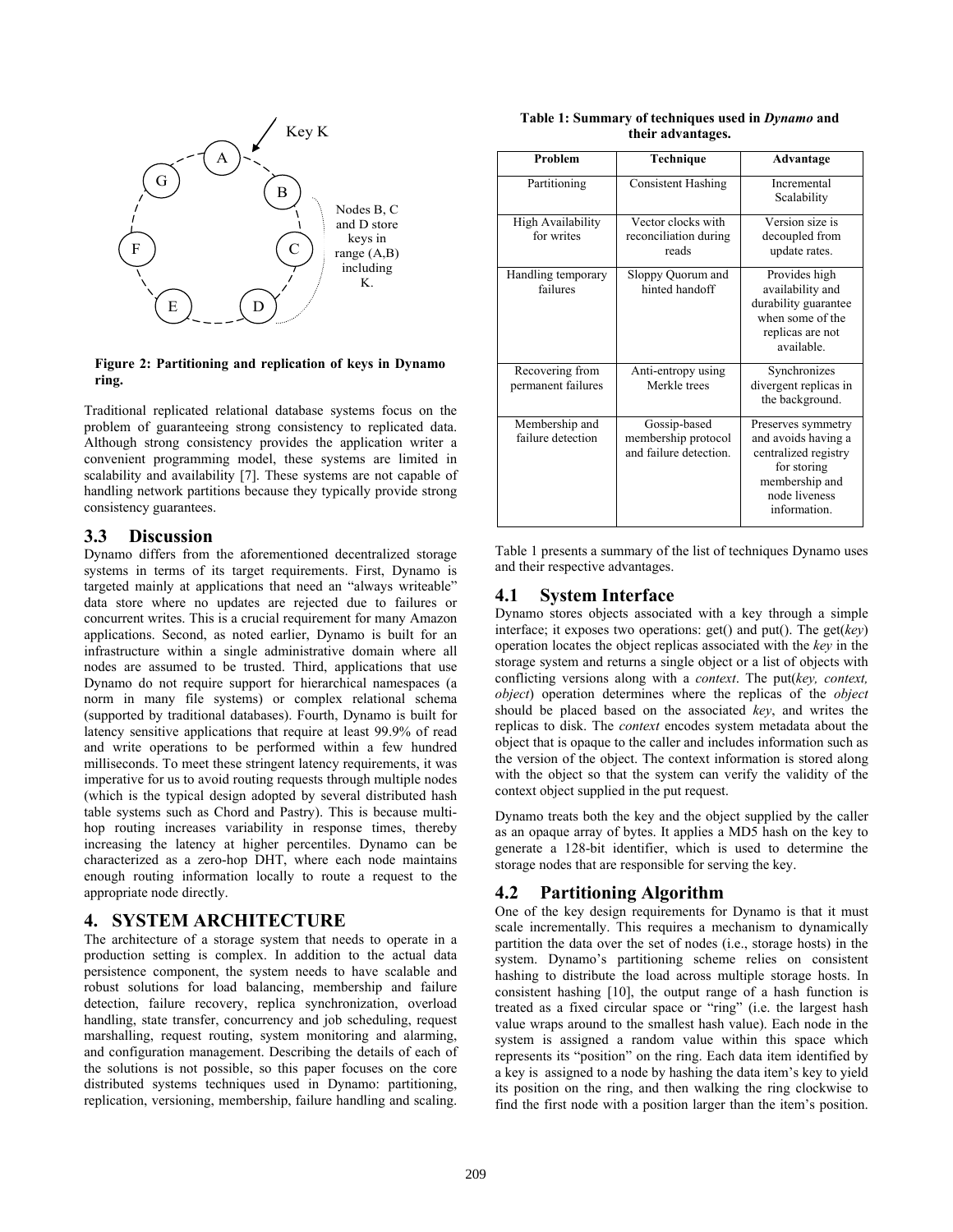Thus, each node becomes responsible for the region in the ring between it and its predecessor node on the ring. The principle advantage of consistent hashing is that departure or arrival of a node only affects its immediate neighbors and other nodes remain unaffected.

The basic consistent hashing algorithm presents some challenges. First, the random position assignment of each node on the ring leads to non-uniform data and load distribution. Second, the basic algorithm is oblivious to the heterogeneity in the performance of nodes. To address these issues, Dynamo uses a variant of consistent hashing (similar to the one used in [10, 20]): instead of mapping a node to a single point in the circle, each node gets assigned to multiple points in the ring. To this end, Dynamo uses the concept of "virtual nodes". A virtual node looks like a single node in the system, but each node can be responsible for more than one virtual node. Effectively, when a new node is added to the system, it is assigned multiple positions (henceforth, "tokens") in the ring. The process of fine-tuning Dynamo's partitioning scheme is discussed in Section 6.

Using virtual nodes has the following advantages:

- If a node becomes unavailable (due to failures or routine maintenance), the load handled by this node is evenly dispersed across the remaining available nodes.
- When a node becomes available again, or a new node is added to the system, the newly available node accepts a roughly equivalent amount of load from each of the other available nodes.
- The number of virtual nodes that a node is responsible can decided based on its capacity, accounting for heterogeneity in the physical infrastructure.

### **4.3 Replication**

To achieve high availability and durability, Dynamo replicates its data on multiple hosts. Each data item is replicated at N hosts, where N is a parameter configured *"per-instance"*. Each key, *k*, is assigned to a coordinator node (described in the previous section). The coordinator is in charge of the replication of the data items that fall within its range. In addition to locally storing each key within its range, the coordinator replicates these keys at the N-1 clockwise successor nodes in the ring. This results in a system where each node is responsible for the region of the ring between it and its  $N<sup>th</sup>$  predecessor. In Figure 2, node B replicates the key  $k$ at nodes C and D in addition to storing it locally. Node D will store the keys that fall in the ranges (A, B], (B, C], and (C, D].

The list of nodes that is responsible for storing a particular key is called the *preference list*. The system is designed, as will be explained in Section 4.8, so that every node in the system can determine which nodes should be in this list for any particular key. To account for node failures, preference list contains more than N nodes. Note that with the use of virtual nodes, it is possible that the first N successor positions for a particular key may be owned by less than N distinct physical nodes (i.e. a node may hold more than one of the first N positions). To address this, the preference list for a key is constructed by skipping positions in the ring to ensure that the list contains only distinct physical nodes.

### **4.4 Data Versioning**

Dynamo provides eventual consistency, which allows for updates to be propagated to all replicas asynchronously. A put() call may

return to its caller before the update has been applied at all the replicas, which can result in scenarios where a subsequent get() operation may return an object that does not have the latest updates.. If there are no failures then there is a bound on the update propagation times. However, under certain failure scenarios (e.g., server outages or network partitions), updates may not arrive at all replicas for an extended period of time.

There is a category of applications in Amazon's platform that can tolerate such inconsistencies and can be constructed to operate under these conditions. For example, the shopping cart application requires that an "*Add to Cart"* operation can never be forgotten or rejected. If the most recent state of the cart is unavailable, and a user makes changes to an older version of the cart, that change is still meaningful and should be preserved. But at the same time it shouldn't supersede the currently unavailable state of the cart, which itself may contain changes that should be preserved. Note that both "*add to cart*" and "*delete item from cart*" operations are translated into put requests to Dynamo. When a customer wants to add an item to (or remove from) a shopping cart and the latest version is not available, the item is added to (or removed from) the older version and the divergent versions are reconciled later.

In order to provide this kind of guarantee, Dynamo treats the result of each modification as a new and immutable version of the data. It allows for multiple versions of an object to be present in the system at the same time. Most of the time, new versions subsume the previous version(s), and the system itself can determine the authoritative version (syntactic reconciliation). However, version branching may happen, in the presence of failures combined with concurrent updates, resulting in conflicting versions of an object. In these cases, the system cannot reconcile the multiple versions of the same object and the client must perform the reconciliation in order to *collapse* multiple branches of data evolution back into one (semantic reconciliation). A typical example of a collapse operation is "merging" different versions of a customer's shopping cart. Using this reconciliation mechanism, an "add to cart" operation is never lost. However, deleted items can resurface.

It is important to understand that certain failure modes can potentially result in the system having not just two but several versions of the same data. Updates in the presence of network partitions and node failures can potentially result in an object having distinct version sub-histories, which the system will need to reconcile in the future. This requires us to design applications that explicitly acknowledge the possibility of multiple versions of the same data (in order to never lose any updates).

Dynamo uses vector clocks [12] in order to capture causality between different versions of the same object. A vector clock is effectively a list of (node, counter) pairs. One vector clock is associated with every version of every object. One can determine whether two versions of an object are on parallel branches or have a causal ordering, by examine their vector clocks. If the counters on the first object's clock are less-than-or-equal to all of the nodes in the second clock, then the first is an ancestor of the second and can be forgotten. Otherwise, the two changes are considered to be in conflict and require reconciliation.

In Dynamo, when a client wishes to update an object, it must specify which version it is updating. This is done by passing the context it obtained from an earlier read operation, which contains the vector clock information. Upon processing a read request, if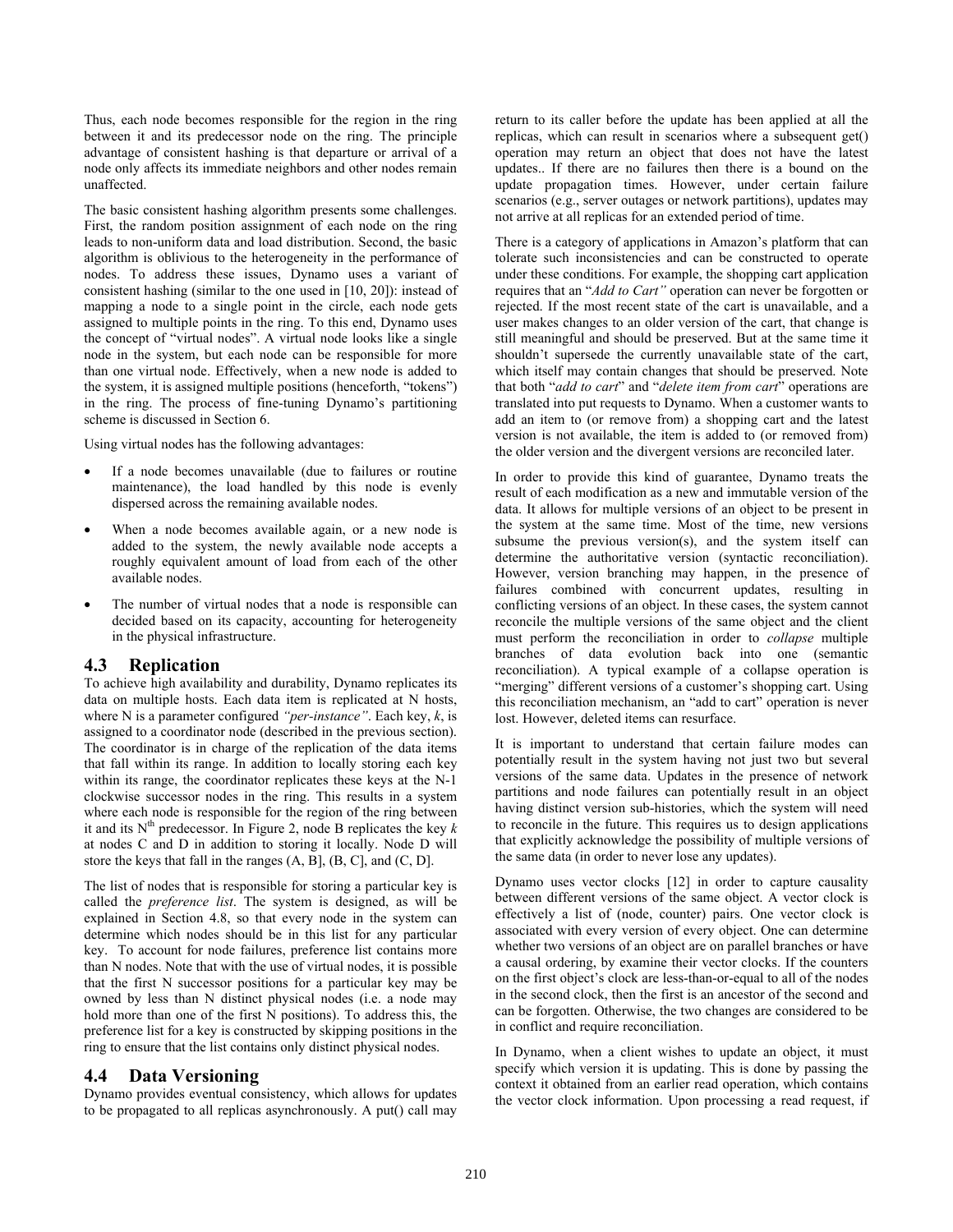

#### D5 ([Sx,3],[Sy,1][Sz,1])

#### **Figure 3: Version evolution of an object over time.**

Dynamo has access to multiple branches that cannot be syntactically reconciled, it will return all the objects at the leaves, with the corresponding version information in the context. An update using this context is considered to have reconciled the divergent versions and the branches are collapsed into a single new version.

To illustrate the use of vector clocks, let us consider the example shown in Figure 3. A client writes a new object. The node (say Sx) that handles the write for this key increases its sequence number and uses it to create the data's vector clock. The system now has the object D1 and its associated clock [(Sx, 1)]. The client updates the object. Assume the same node handles this request as well. The system now also has object D2 and its associated clock [(Sx, 2)]. D2 *descends* from D1 and therefore over-writes D1, however there may be replicas of D1 lingering at nodes that have not yet seen D2. Let us assume that the same client updates the object again and a different server (say Sy) handles the request. The system now has data D3 and its associated clock  $[(Sx, 2), (Sy, 1)].$ 

Next assume a different client reads D2 and then tries to update it, and another node (say Sz) does the write. The system now has D4 (descendant of D2) whose version clock is  $[(Sx, 2), (Sz, 1)]$ . A node that is aware of D1 or D2 could determine, upon receiving D4 and its clock, that D1 and D2 are overwritten by the new data and can be garbage collected. A node that is aware of D3 and receives D4 will find that there is no causal relation between them. In other words, there are changes in D3 and D4 that are not reflected in each other. Both versions of the data must be kept and presented to a client (upon a read) for semantic reconciliation.

 Now assume some client reads both D3 and D4 (the context will reflect that both values were found by the read). The read's context is a summary of the clocks of D3 and D4, namely [(Sx, 2), (Sy, 1), (Sz, 1)]. If the client performs the reconciliation and node Sx coordinates the write, Sx will update its sequence number in the clock. The new data D5 will have the following clock: [(Sx, 3), (Sy, 1), (Sz, 1)].

A possible issue with vector clocks is that the size of vector clocks may grow if many servers coordinate the writes to an

object. In practice, this is not likely because the writes are usually handled by one of the top N nodes in the preference list. In case of network partitions or multiple server failures, write requests may be handled by nodes that are not in the top N nodes in the preference list causing the size of vector clock to grow. In these scenarios, it is desirable to limit the size of vector clock. To this end, Dynamo employs the following clock truncation scheme: Along with each (node, counter) pair, Dynamo stores a timestamp that indicates the last time the node updated the data item. When the number of (node, counter) pairs in the vector clock reaches a threshold (say 10), the oldest pair is removed from the clock. Clearly, this truncation scheme can lead to inefficiencies in reconciliation as the descendant relationships cannot be derived accurately. However, this problem has not surfaced in production and therefore this issue has not been thoroughly investigated.

#### **4.5 Execution of get () and put () operations**

Any storage node in Dynamo is eligible to receive client get and put operations for any key. In this section, for sake of simplicity, we describe how these operations are performed in a failure-free environment and in the subsequent section we describe how read and write operations are executed during failures.

Both get and put operations are invoked using Amazon's infrastructure-specific request processing framework over HTTP. There are two strategies that a client can use to select a node: (1) route its request through a generic load balancer that will select a node based on load information, or (2) use a partition-aware client library that routes requests directly to the appropriate coordinator nodes. The advantage of the first approach is that the client does not have to link any code specific to Dynamo in its application, whereas the second strategy can achieve lower latency because it skips a potential forwarding step.

A node handling a read or write operation is known as the *coordinator*. Typically, this is the first among the top N nodes in the preference list. If the requests are received through a load balancer, requests to access a key may be routed to any random node in the ring. In this scenario, the node that receives the request will not coordinate it if the node is not in the top N of the requested key's preference list. Instead, that node will forward the request to the first among the top N nodes in the preference list.

 Read and write operations involve the first N healthy nodes in the preference list, skipping over those that are down or inaccessible. When all nodes are healthy, the top N nodes in a key's preference list are accessed. When there are node failures or network partitions, nodes that are lower ranked in the preference list are accessed.

To maintain consistency among its replicas, Dynamo uses a consistency protocol similar to those used in quorum systems. This protocol has two key configurable values: R and W. R is the minimum number of nodes that must participate in a successful read operation. W is the minimum number of nodes that must participate in a successful write operation. Setting R and W such that  $R + W > N$  yields a quorum-like system. In this model, the latency of a get (or put) operation is dictated by the slowest of the R (or W) replicas. For this reason, R and W are usually configured to be less than N, to provide better latency.

Upon receiving a put() request for a key, the coordinator generates the vector clock for the new version and writes the new version locally. The coordinator then sends the new version (along with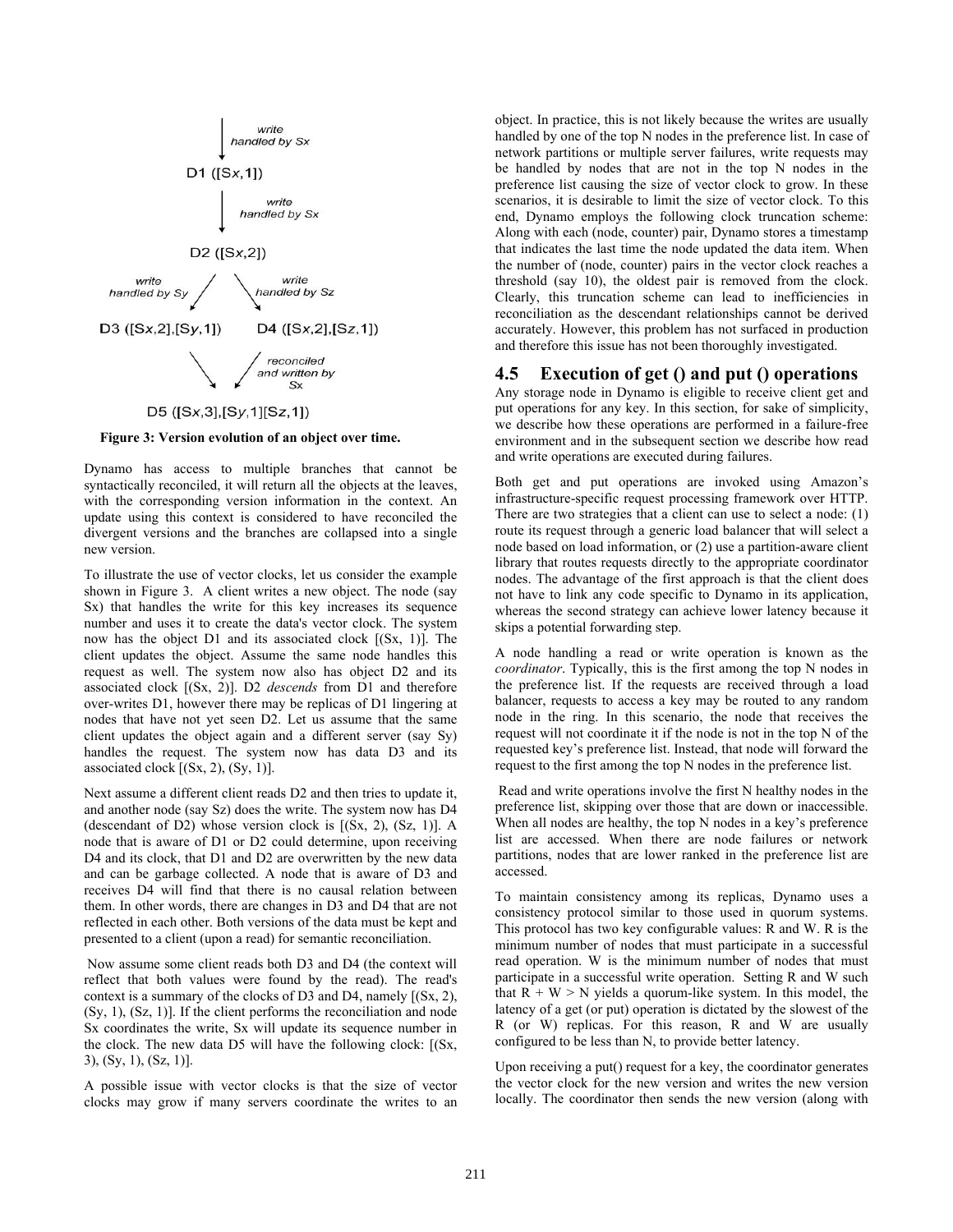the new vector clock) to the N highest-ranked reachable nodes. If at least W-1 nodes respond then the write is considered successful.

Similarly, for a get() request, the coordinator requests all existing versions of data for that key from the N highest-ranked reachable nodes in the preference list for that key, and then waits for R responses before returning the result to the client. If the coordinator ends up gathering multiple versions of the data, it returns all the versions it deems to be causally unrelated. The divergent versions are then reconciled and the reconciled version superseding the current versions is written back.

# **4.6 Handling Failures: Hinted Handoff**

If Dynamo used a traditional quorum approach it would be unavailable during server failures and network partitions, and would have reduced durability even under the simplest of failure conditions. To remedy this it does not enforce strict quorum membership and instead it uses a "sloppy quorum"; all read and write operations are performed on the first N *healthy* nodes from the preference list, which may not always be the first N nodes encountered while walking the consistent hashing ring.

Consider the example of Dynamo configuration given in Figure 2 with N=3. In this example, if node A is temporarily down or unreachable during a write operation then a replica that would normally have lived on A will now be sent to node D. This is done to maintain the desired availability and durability guarantees. The replica sent to D will have a hint in its metadata that suggests which node was the intended recipient of the replica (in this case A). Nodes that receive hinted replicas will keep them in a separate local database that is scanned periodically. Upon detecting that A has recovered, D will attempt to deliver the replica to A. Once the transfer succeeds, D may delete the object from its local store without decreasing the total number of replicas in the system.

Using hinted handoff, Dynamo ensures that the read and write operations are not failed due to temporary node or network failures. Applications that need the highest level of availability can set W to 1, which ensures that a write is accepted as long as a single node in the system has durably written the key it to its local store. Thus, the write request is only rejected if all nodes in the system are unavailable. However, in practice, most Amazon services in production set a higher W to meet the desired level of durability. A more detailed discussion of configuring N, R and W follows in section 6.

It is imperative that a highly available storage system be capable of handling the failure of an entire data center(s). Data center failures happen due to power outages, cooling failures, network failures, and natural disasters. Dynamo is configured such that each object is replicated across multiple data centers. In essence, the preference list of a key is constructed such that the storage nodes are spread across multiple data centers. These datacenters are connected through high speed network links. This scheme of replicating across multiple datacenters allows us to handle entire data center failures without a data outage.

# **4.7 Handling permanent failures: Replica synchronization**

Hinted handoff works best if the system membership churn is low and node failures are transient. There are scenarios under which hinted replicas become unavailable before they can be returned to the original replica node. To handle this and other threats to durability, Dynamo implements an anti-entropy (replica synchronization) protocol to keep the replicas synchronized.

To detect the inconsistencies between replicas faster and to minimize the amount of transferred data, Dynamo uses Merkle trees [13]. A Merkle tree is a hash tree where leaves are hashes of the values of individual keys. Parent nodes higher in the tree are hashes of their respective children. The principal advantage of Merkle tree is that each branch of the tree can be checked independently without requiring nodes to download the entire tree or the entire data set. Moreover, Merkle trees help in reducing the amount of data that needs to be transferred while checking for inconsistencies among replicas. For instance, if the hash values of the root of two trees are equal, then the values of the leaf nodes in the tree are equal and the nodes require no synchronization. If not, it implies that the values of some replicas are different. In such cases, the nodes may exchange the hash values of children and the process continues until it reaches the leaves of the trees, at which point the hosts can identify the keys that are "out of sync". Merkle trees minimize the amount of data that needs to be transferred for synchronization and reduce the number of disk reads performed during the anti-entropy process.

Dynamo uses Merkle trees for anti-entropy as follows: Each node maintains a separate Merkle tree for each key range (the set of keys covered by a virtual node) it hosts. This allows nodes to compare whether the keys within a key range are up-to-date. In this scheme, two nodes exchange the root of the Merkle tree corresponding to the key ranges that they host in common. Subsequently, using the tree traversal scheme described above the nodes determine if they have any differences and perform the appropriate synchronization action. The disadvantage with this scheme is that many key ranges change when a node joins or leaves the system thereby requiring the tree(s) to be recalculated. This issue is addressed, however, by the refined partitioning scheme described in Section 6.2.

# **4.8 Membership and Failure Detection**

### *4.8.1 Ring Membership*

In Amazon's environment node outages (due to failures and maintenance tasks) are often transient but may last for extended intervals. A node outage rarely signifies a permanent departure and therefore should not result in rebalancing of the partition assignment or repair of the unreachable replicas. Similarly, manual error could result in the unintentional startup of new Dynamo nodes. For these reasons, it was deemed appropriate to use an explicit mechanism to initiate the addition and removal of nodes from a Dynamo ring. An administrator uses a command line tool or a browser to connect to a Dynamo node and issue a membership change to join a node to a ring or remove a node from a ring. The node that serves the request writes the membership change and its time of issue to persistent store. The membership changes form a history because nodes can be removed and added back multiple times. A gossip-based protocol propagates membership changes and maintains an eventually consistent view of membership. Each node contacts a peer chosen at random every second and the two nodes efficiently reconcile their persisted membership change histories.

When a node starts for the first time, it chooses its set of tokens (virtual nodes in the consistent hash space) and maps nodes to their respective token sets. The mapping is persisted on disk and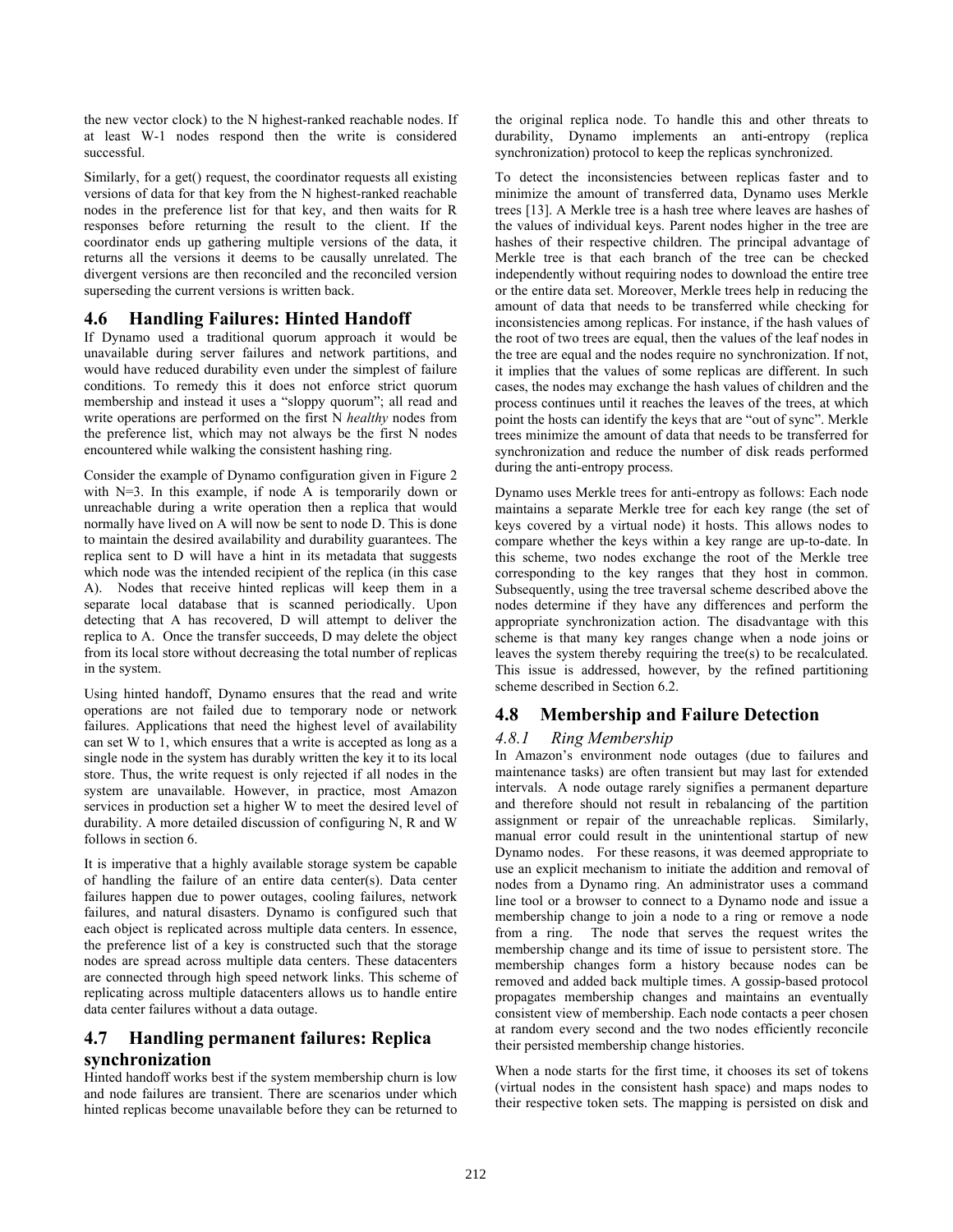initially contains only the local node and token set. The mappings stored at different Dynamo nodes are reconciled during the same communication exchange that reconciles the membership change histories. Therefore, partitioning and placement information also propagates via the gossip-based protocol and each storage node is aware of the token ranges handled by its peers. This allows each node to forward a key's read/write operations to the right set of nodes directly.

#### *4.8.2 External Discovery*

The mechanism described above could temporarily result in a logically partitioned Dynamo ring. For example, the administrator could contact node A to join A to the ring, then contact node B to join B to the ring. In this scenario, nodes A and B would each consider itself a member of the ring, yet neither would be immediately aware of the other. To prevent logical partitions, some Dynamo nodes play the role of seeds. Seeds are nodes that are discovered via an external mechanism and are known to all nodes. Because all nodes eventually reconcile their membership with a seed, logical partitions are highly unlikely. Seeds can be obtained either from static configuration or from a configuration service. Typically seeds are fully functional nodes in the Dynamo ring.

#### *4.8.3 Failure Detection*

Failure detection in Dynamo is used to avoid attempts to communicate with unreachable peers during get() and put() operations and when transferring partitions and hinted replicas. For the purpose of avoiding failed attempts at communication, a purely local notion of failure detection is entirely sufficient: node A may consider node B failed if node B does not respond to node A's messages (even if B is responsive to node C's messages). In the presence of a steady rate of client requests generating internode communication in the Dynamo ring, a node A quickly discovers that a node B is unresponsive when B fails to respond to a message; Node A then uses alternate nodes to service requests that map to B's partitions; A periodically retries B to check for the latter's recovery. In the absence of client requests to drive traffic between two nodes, neither node really needs to know whether the other is reachable and responsive.

Decentralized failure detection protocols use a simple gossip-style protocol that enable each node in the system to learn about the arrival (or departure) of other nodes. For detailed information on decentralized failure detectors and the parameters affecting their accuracy, the interested reader is referred to [8]. Early designs of Dynamo used a decentralized failure detector to maintain a globally consistent view of failure state. Later it was determined that the explicit node join and leave methods obviates the need for a global view of failure state. This is because nodes are notified of permanent node additions and removals by the explicit node join and leave methods and temporary node failures are detected by the individual nodes when they fail to communicate with others (while forwarding requests).

### **4.9 Adding/Removing Storage Nodes**

When a new node  $(say X)$  is added into the system, it gets assigned a number of tokens that are randomly scattered on the ring. For every key range that is assigned to node X, there may be a number of nodes (less than or equal to N) that are currently in charge of handling keys that fall within its token range. Due to the allocation of key ranges to X, some existing nodes no longer have to some of their keys and these nodes transfer those keys to X. Let

us consider a simple bootstrapping scenario where node X is added to the ring shown in Figure 2 between A and B. When X is added to the system, it is in charge of storing keys in the ranges (F, G], (G, A] and (A, X]. As a consequence, nodes B, C and D no longer have to store the keys in these respective ranges. Therefore, nodes B, C, and D will offer to and upon confirmation from X transfer the appropriate set of keys. When a node is removed from the system, the reallocation of keys happens in a reverse process.

Operational experience has shown that this approach distributes the load of key distribution uniformly across the storage nodes, which is important to meet the latency requirements and to ensure fast bootstrapping. Finally, by adding a confirmation round between the source and the destination, it is made sure that the destination node does not receive any duplicate transfers for a given key range.

### **5. IMPLEMENTATION**

In Dynamo, each storage node has three main software components: request coordination, membership and failure detection, and a local persistence engine. All these components are implemented in Java.

Dynamo's local persistence component allows for different storage engines to be plugged in. Engines that are in use are Berkeley Database (BDB) Transactional Data Store<sup>2</sup>, BDB Java Edition, MySQL, and an in-memory buffer with persistent backing store. The main reason for designing a pluggable persistence component is to choose the storage engine best suited for an application's access patterns. For instance, BDB can handle objects typically in the order of tens of kilobytes whereas MySQL can handle objects of larger sizes. Applications choose Dynamo's local persistence engine based on their object size distribution. The majority of Dynamo's production instances use BDB Transactional Data Store.

The request coordination component is built on top of an eventdriven messaging substrate where the message processing pipeline is split into multiple stages similar to the SEDA architecture [24]. All communications are implemented using Java NIO channels. The coordinator executes the read and write requests on behalf of clients by collecting data from one or more nodes (in the case of reads) or storing data at one or more nodes (for writes). Each client request results in the creation of a state machine on the node that received the client request. The state machine contains all the logic for identifying the nodes responsible for a key, sending the requests, waiting for responses, potentially doing retries, processing the replies and packaging the response to the client. Each state machine instance handles exactly one client request. For instance, a read operation implements the following state machine: (i) send read requests to the nodes, (ii) wait for minimum number of required responses, (iii) if too few replies were received within a given time bound, fail the request, (iv) otherwise gather all the data versions and determine the ones to be returned and (v) if versioning is enabled, perform syntactic reconciliation and generate an opaque write context that contains the vector clock that subsumes all the remaining versions. For the sake of brevity the failure handling and retry states are left out.

After the read response has been returned to the caller the state

<sup>2</sup> http://www.oracle.com/database/berkeley-db.html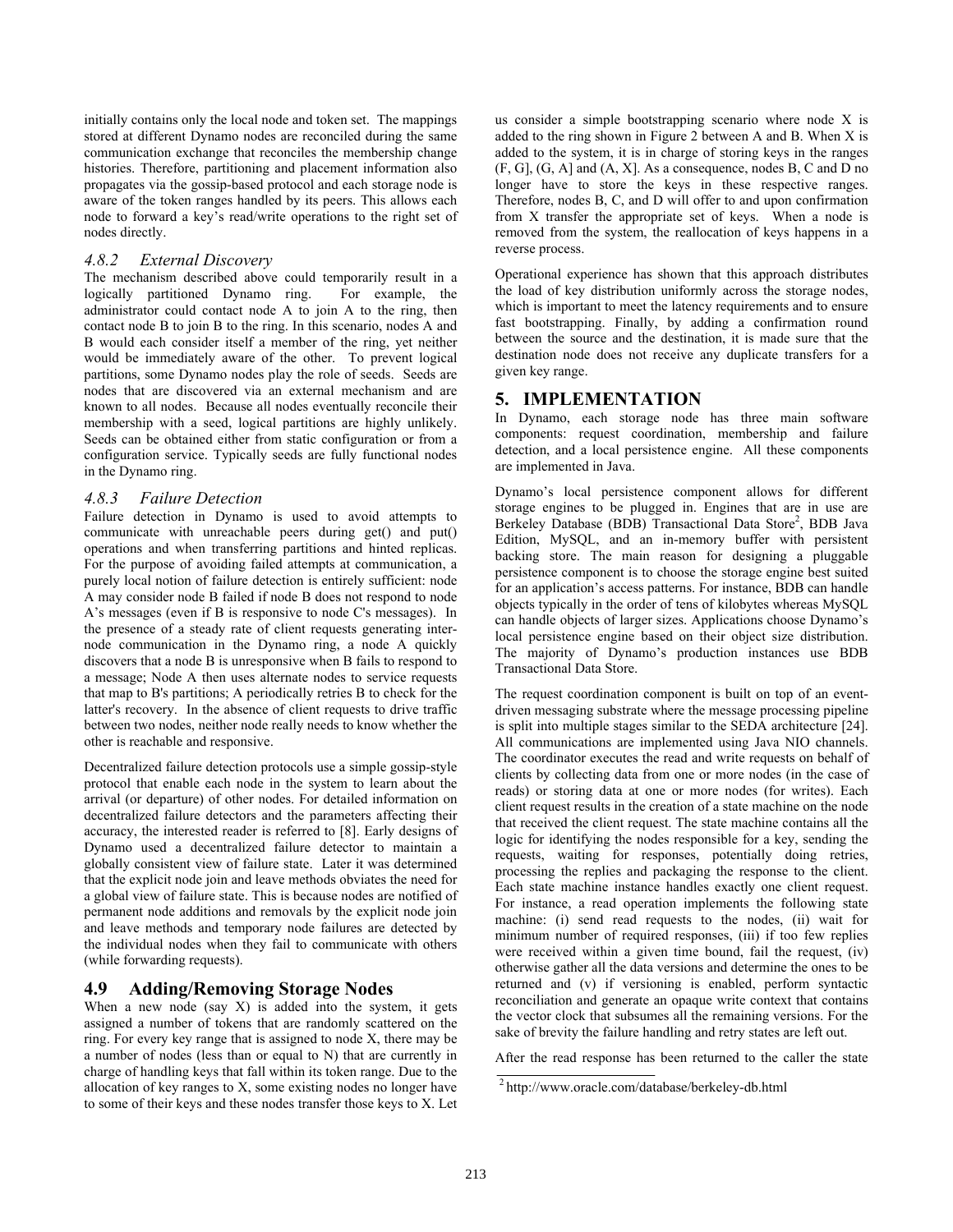

**Figure 4: Average and 99.9 percentiles of latencies for read and write requests during our peak request season of December 2006. The intervals between consecutive ticks in the x-axis correspond to 12 hours. Latencies follow a diurnal pattern similar to the request rate and 99.9 percentile latencies are an order of magnitude higher than averages** 

machine waits for a small period of time to receive any outstanding responses. If stale versions were returned in any of the responses, the coordinator updates those nodes with the latest version. This process is called *read repair* because it repairs replicas that have missed a recent update at an opportunistic time and relieves the anti-entropy protocol from having to do it.

As noted earlier, write requests are coordinated by one of the top N nodes in the preference list. Although it is desirable always to have the first node among the top N to coordinate the writes thereby serializing all writes at a single location, this approach has led to uneven load distribution resulting in SLA violations. This is because the request load is not uniformly distributed across objects. To counter this, any of the top N nodes in the preference list is allowed to coordinate the writes. In particular, since each write usually follows a read operation, the coordinator for a write is chosen to be the node that replied fastest to the previous read operation which is stored in the context information of the request. This optimization enables us to pick the node that has the data that was read by the preceding read operation thereby increasing the chances of getting "read-your-writes" consistency. It also reduces variability in the performance of the request handling which improves the performance at the 99.9 percentile.

### **6. EXPERIENCES & LESSONS LEARNED**

Dynamo is used by several services with different configurations. These instances differ by their version reconciliation logic, and read/write quorum characteristics. The following are the main patterns in which Dynamo is used:

• *Business logic specific reconciliation:* This is a popular use case for Dynamo. Each data object is replicated across multiple nodes. In case of divergent versions, the client application performs its own reconciliation logic. The shopping cart service discussed earlier is a prime example of this category. Its business logic reconciles objects by merging different versions of a customer's shopping cart.



**Figure 5: Comparison of performance of 99.9th percentile latencies for buffered vs. non-buffered writes over a period of 24 hours. The intervals between consecutive ticks in the x-axis correspond to one hour.** 

- *Timestamp based reconciliation:* This case differs from the previous one only in the reconciliation mechanism. In case of divergent versions, Dynamo performs simple timestamp based reconciliation logic of "last write wins"; i.e., the object with the largest physical timestamp value is chosen as the correct version. The service that maintains customer's session information is a good example of a service that uses this mode.
- *High performance read engine:* While Dynamo is built to be an "always writeable" data store, a few services are tuning its quorum characteristics and using it as a high performance read engine. Typically, these services have a high read request rate and only a small number of updates. In this configuration, typically R is set to be 1 and W to be N. For these services, Dynamo provides the ability to partition and replicate their data across multiple nodes thereby offering incremental scalability. Some of these instances function as the authoritative persistence cache for data stored in more heavy weight backing stores. Services that maintain product catalog and promotional items fit in this category.

The main advantage of Dynamo is that its client applications can tune the values of N, R and W to achieve their desired levels of performance, availability and durability. For instance, the value of N determines the durability of each object. A typical value of N used by Dynamo's users is 3.

The values of W and R impact object availability, durability and consistency. For instance, if W is set to 1, then the system will never reject a write request as long as there is at least one node in the system that can successfully process a write request. However, low values of W and R can increase the risk of inconsistency as write requests are deemed successful and returned to the clients even if they are not processed by a majority of the replicas. This also introduces a vulnerability window for durability when a write request is successfully returned to the client even though it has been persisted at only a small number of nodes.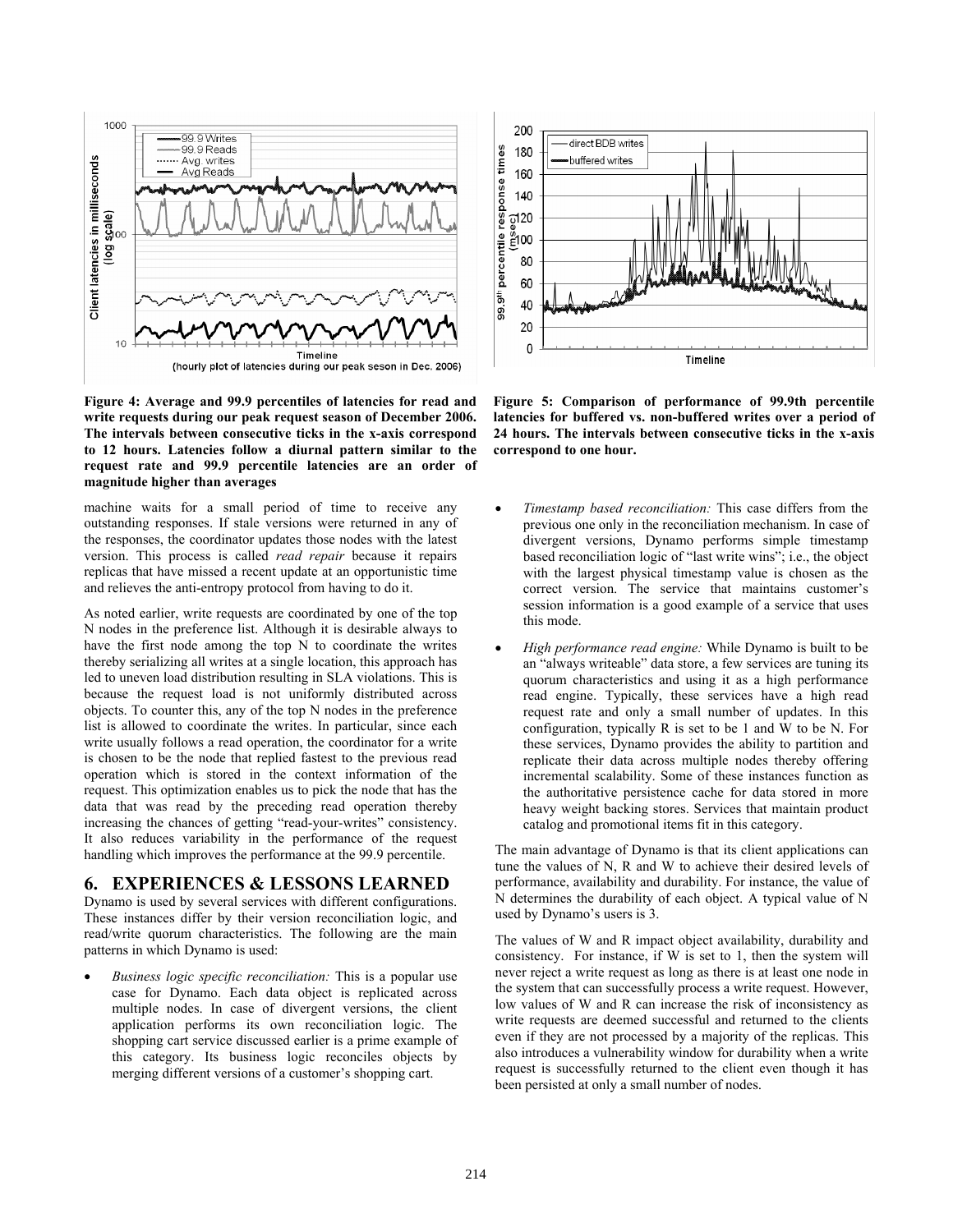

**Figure 6: Fraction of nodes that are out-of-balance (i.e., nodes whose request load is above a certain threshold from the average system load) and their corresponding request load. The interval between ticks in x-axis corresponds to a time period of 30 minutes.** 

Traditional wisdom holds that durability and availability go handin-hand. However, this is not necessarily true here. For instance, the vulnerability window for durability can be decreased by increasing W. This may increase the probability of rejecting requests (thereby decreasing availability) because more storage hosts need to be alive to process a write request.

The common (N,R,W) configuration used by several instances of Dynamo is (3,2,2). These values are chosen to meet the necessary levels of performance, durability, consistency, and availability SLAs.

All the measurements presented in this section were taken on a live system operating with a configuration of (3,2,2) and running a couple hundred nodes with homogenous hardware configurations. As mentioned earlier, each instance of Dynamo contains nodes that are located in multiple datacenters. These datacenters are typically connected through high speed network links. Recall that to generate a successful get (or put) response R (or W) nodes need to respond to the coordinator. Clearly, the network latencies between datacenters affect the response time and the nodes (and their datacenter locations) are chosen such that the applications target SLAs are met.

### **6.1 Balancing Performance and Durability**

While Dynamo's principle design goal is to build a highly available data store, performance is an equally important criterion in Amazon's platform. As noted earlier, to provide a consistent customer experience, Amazon's services set their performance targets at higher percentiles (such as the  $99.9^{th}$  or  $99.99^{th}$ percentiles). A typical SLA required of services that use Dynamo is that 99.9% of the read and write requests execute within 300ms.

Since Dynamo is run on standard commodity hardware components that have far less I/O throughput than high-end enterprise servers, providing consistently high performance for read and write operations is a non-trivial task. The involvement of multiple storage nodes in read and write operations makes it even more challenging, since the performance of these operations is limited by the slowest of the R or W replicas. Figure 4 shows the average and 99.9<sup>th</sup> percentile latencies of Dynamo's read and write operations during a period of 30 days. As seen in the figure, the latencies exhibit a clear diurnal pattern which is a result of the diurnal pattern in the incoming request rate (i.e., there is a

significant difference in request rate between the daytime and night). Moreover, the write latencies are higher than read latencies obviously because write operations always results in disk access. Also, the 99.9<sup>th</sup> percentile latencies are around 200 ms and are an order of magnitude higher than the averages. This is because the 99.9<sup>th</sup> percentile latencies are affected by several factors such as variability in request load, object sizes, and locality patterns.

While this level of performance is acceptable for a number of services, a few customer-facing services required higher levels of performance. For these services, Dynamo provides the ability to trade-off durability guarantees for performance. In the optimization each storage node maintains an object buffer in its main memory. Each write operation is stored in the buffer and gets periodically written to storage by a *writer thread*. In this scheme, read operations first check if the requested key is present in the buffer. If so, the object is read from the buffer instead of the storage engine.

This optimization has resulted in lowering the  $99.9<sup>th</sup>$  percentile latency by a factor of 5 during peak traffic even for a very small buffer of a thousand objects (see Figure 5). Also, as seen in the figure, write buffering smoothes out higher percentile latencies. Obviously, this scheme trades durability for performance. In this scheme, a server crash can result in missing writes that were queued up in the buffer. To reduce the durability risk, the write operation is refined to have the coordinator choose one out of the N replicas to perform a "durable write". Since the coordinator waits only for W responses, the performance of the write operation is not affected by the performance of the durable write operation performed by a single replica.

### **6.2 Ensuring Uniform Load distribution**

Dynamo uses consistent hashing to partition its key space across its replicas and to ensure uniform load distribution. A uniform key distribution can help us achieve uniform load distribution assuming the access distribution of keys is not highly skewed. In particular, Dynamo's design assumes that even where there is a significant skew in the access distribution there are enough keys in the popular end of the distribution so that the load of handling popular keys can be spread across the nodes uniformly through partitioning. This section discusses the load imbalance seen in Dynamo and the impact of different partitioning strategies on load distribution.

To study the load imbalance and its correlation with request load, the total number of requests received by each node was measured for a period of 24 hours - broken down into intervals of 30 minutes. In a given time window, a node is considered to be "inbalance", if the node's request load deviates from the average load by a value a less than a certain threshold (here 15%). Otherwise the node was deemed "out-of-balance". Figure 6 presents the fraction of nodes that are "out-of-balance" (henceforth, "imbalance ratio") during this time period. For reference, the corresponding request load received by the entire system during this time period is also plotted. As seen in the figure, the imbalance ratio decreases with increasing load. For instance, during low loads the imbalance ratio is as high as 20% and during high loads it is close to 10%. Intuitively, this can be explained by the fact that under high loads, a large number of popular keys are accessed and due to uniform distribution of keys the load is evenly distributed. However, during low loads (where load is  $1/8<sup>th</sup>$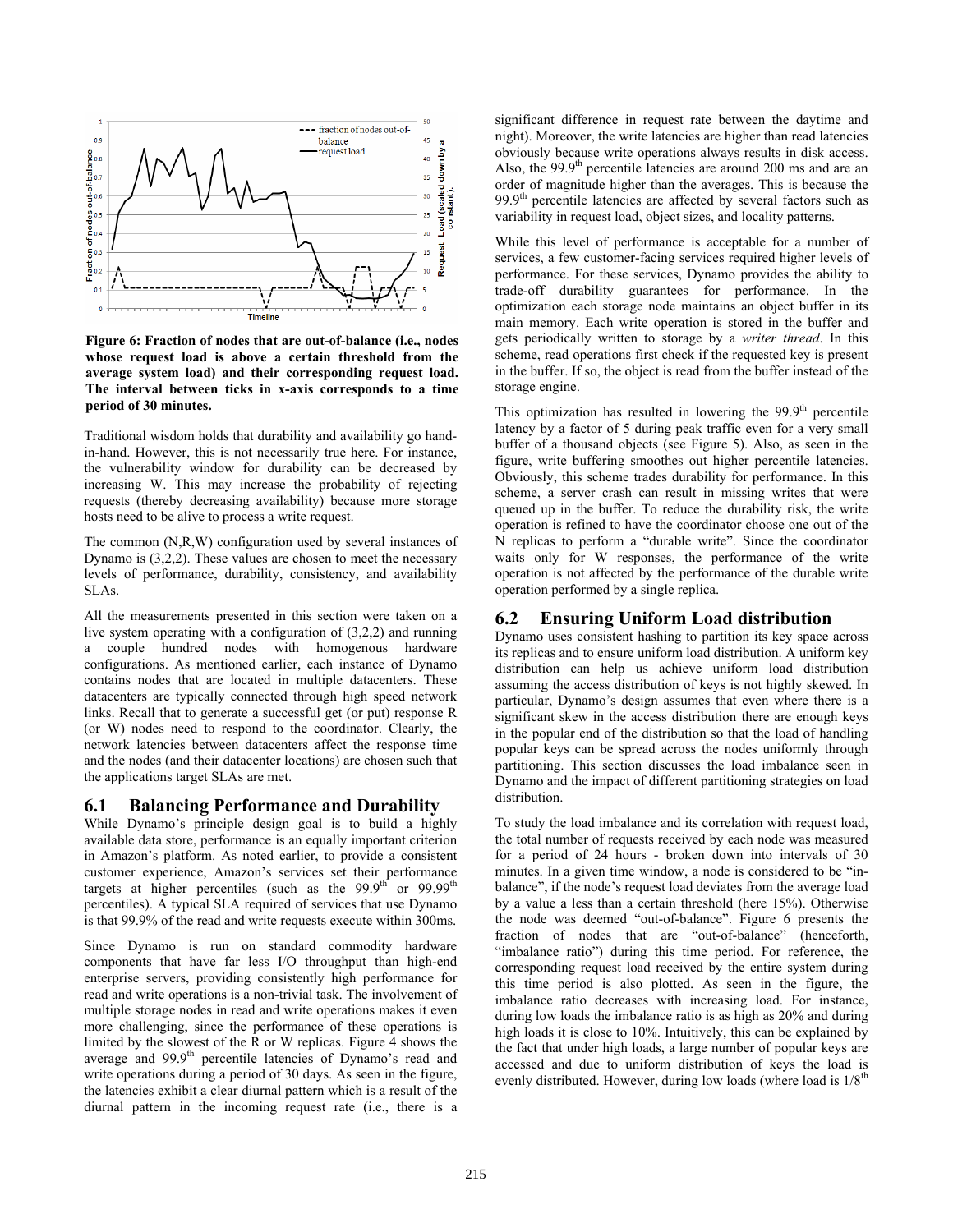

**Figure 7: Partitioning and placement of keys in the three strategies. A, B, and C depict the three unique nodes that form the preference list for the key k1 on the consistent hashing ring (N=3). The shaded area indicates the key range for which nodes A, B, and C form the preference list. Dark arrows indicate the token locations for various nodes.** 

of the measured peak load), fewer popular keys are accessed, resulting in a higher load imbalance.

This section discusses how Dynamo's partitioning scheme has evolved over time and its implications on load distribution.

*Strategy 1: T random tokens per node and partition by token value*: This was the initial strategy deployed in production (and described in Section 4.2). In this scheme, each node is assigned T tokens (chosen uniformly at random from the hash space). The tokens of all nodes are ordered according to their values in the hash space. Every two consecutive tokens define a range. The last token and the first token form a range that "wraps" around from the highest value to the lowest value in the hash space. Because the tokens are chosen randomly, the ranges vary in size. As nodes join and leave the system, the token set changes and consequently the ranges change. Note that the space needed to maintain the membership at each node increases linearly with the number of nodes in the system.

While using this strategy, the following problems were encountered. First, when a new node joins the system, it needs to "steal" its key ranges from other nodes. However, the nodes handing the key ranges off to the new node have to scan their local persistence store to retrieve the appropriate set of data items. Note that performing such a scan operation on a production node is tricky as scans are highly resource intensive operations and they need to be executed in the background without affecting the customer performance. This requires us to run the bootstrapping task at the lowest priority. However, this significantly slows the bootstrapping process and during busy shopping season, when the nodes are handling millions of requests a day, the bootstrapping has taken almost a day to complete. Second, when a node joins/leaves the system, the key ranges handled by many nodes change and the Merkle trees for the new ranges need to be recalculated, which is a non-trivial operation to perform on a production system. Finally, there was no easy way to take a snapshot of the entire key space due to the randomness in key ranges, and this made the process of archival complicated. In this scheme, archiving the entire key space requires us to retrieve the keys from each node separately, which is highly inefficient.

The fundamental issue with this strategy is that the schemes for data partitioning and data placement are intertwined. For instance, in some cases, it is preferred to add more nodes to the system in order to handle an increase in request load. However, in this scenario, it is not possible to add nodes without affecting data partitioning. Ideally, it is desirable to use independent schemes for partitioning and placement. To this end, following strategies were evaluated:

*Strategy 2: T random tokens per node and equal sized partitions:*  In this strategy, the hash space is divided into Q equally sized partitions/ranges and each node is assigned T random tokens. Q is usually set such that  $Q \gg N$  and  $\dot{Q} \gg S^*T$ , where S is the number of nodes in the system. In this strategy, the tokens are only used to build the function that maps values in the hash space to the ordered lists of nodes and not to decide the partitioning. A partition is placed on the first N unique nodes that are encountered while walking the consistent hashing ring clockwise from the end of the partition. Figure 7 illustrates this strategy for N=3. In this example, nodes A, B, C are encountered while walking the ring from the end of the partition that contains key k1. The primary advantages of this strategy are: (i) decoupling of partitioning and partition placement, and (ii) enabling the possibility of changing the placement scheme at runtime.

*Strategy 3: Q/S tokens per node, equal-sized partitions:* Similar to strategy 2, this strategy divides the hash space into Q equally sized partitions and the placement of partition is decoupled from the partitioning scheme. Moreover, each node is assigned Q/S tokens where S is the number of nodes in the system. When a node leaves the system, its tokens are randomly distributed to the remaining nodes such that these properties are preserved. Similarly, when a node joins the system it "steals" tokens from nodes in the system in a way that preserves these properties.

The efficiency of these three strategies is evaluated for a system with S=30 and N=3. However, comparing these different strategies in a fair manner is hard as different strategies have different configurations to tune their efficiency. For instance, the load distribution property of strategy 1 depends on the number of tokens (i.e., T) while strategy 3 depends on the number of partitions (i.e., Q). One fair way to compare these strategies is to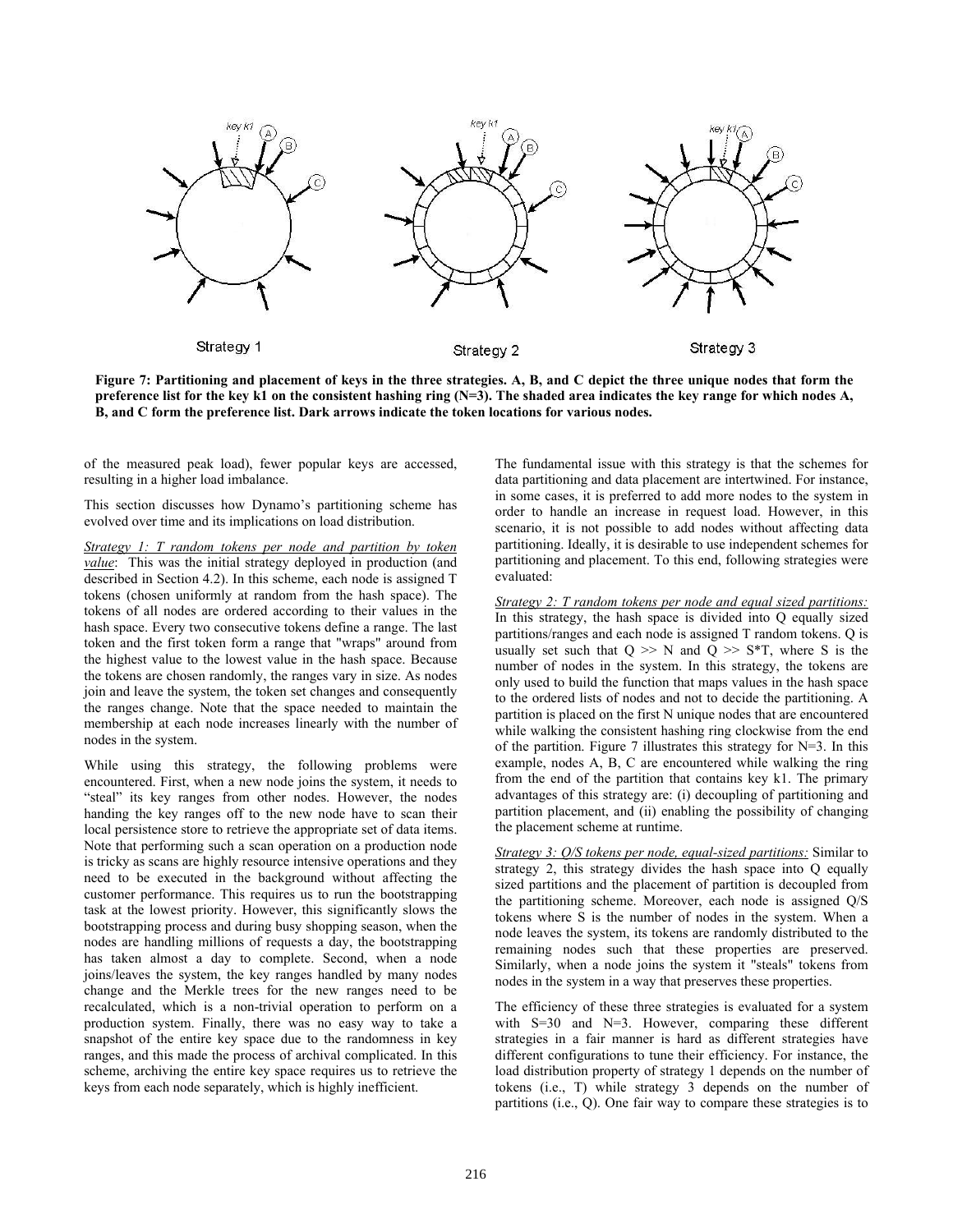

**Figure 8: Comparison of the load distribution efficiency of different strategies for system with 30 nodes and N=3 with equal amount of metadata maintained at each node. The values of the system size and number of replicas are based on the typical configuration deployed for majority of our services.** 

evaluate the skew in their load distribution while all strategies use the same amount of space to maintain their membership information. For instance, in strategy 1 each node needs to maintain the token positions of all the nodes in the ring and in strategy 3 each node needs to maintain the information regarding the partitions assigned to each node.

In our next experiment, these strategies were evaluated by varying the relevant parameters (T and Q). The load balancing efficiency of each strategy was measured for different sizes of membership information that needs to be maintained at each node, where *Load balancing efficiency* is defined as the ratio of average number of requests served by each node to the maximum number of requests served by the hottest node.

The results are given in Figure 8. As seen in the figure, strategy 3 achieves the best load balancing efficiency and strategy 2 has the worst load balancing efficiency. For a brief time, Strategy 2 served as an interim setup during the process of migrating Dynamo instances from using Strategy 1 to Strategy 3. Compared to Strategy 1, Strategy 3 achieves better efficiency and reduces the size of membership information maintained at each node by three orders of magnitude. While storage is not a major issue the nodes gossip the membership information periodically and as such it is desirable to keep this information as compact as possible. In addition to this, strategy 3 is advantageous and simpler to deploy for the following reasons: (i) *Faster bootstrapping/recovery:* Since partition ranges are fixed, they can be stored in separate files, meaning a partition can be relocated as a unit by simply transferring the file (avoiding random accesses needed to locate specific items). This simplifies the process of bootstrapping and recovery. (ii) *Ease of archival*: Periodical archiving of the dataset is a mandatory requirement for most of Amazon storage services. Archiving the entire dataset stored by Dynamo is simpler in strategy 3 because the partition files can be archived separately. By contrast, in Strategy 1, the tokens are chosen randomly and, archiving the data stored in Dynamo requires retrieving the keys from individual nodes separately and is usually inefficient and slow. The disadvantage of strategy 3 is that changing the node membership requires coordination in order to preserve the properties required of the assignment.

# **6.3 Divergent Versions: When and How Many?**

As noted earlier, Dynamo is designed to tradeoff consistency for availability. To understand the precise impact of different failures on consistency, detailed data is required on multiple factors: outage length, type of failure, component reliability, workload etc. Presenting these numbers in detail is outside of the scope of this paper. However, this section discusses a good summary metric: the number of divergent versions seen by the application in a live production environment.

Divergent versions of a data item arise in two scenarios. The first is when the system is facing failure scenarios such as node failures, data center failures, and network partitions. The second is when the system is handling a large number of concurrent writers to a single data item and multiple nodes end up coordinating the updates concurrently. From both a usability and efficiency perspective, it is preferred to keep the number of divergent versions at any given time as low as possible. If the versions cannot be syntactically reconciled based on vector clocks alone, they have to be passed to the business logic for semantic reconciliation. Semantic reconciliation introduces additional load on services, so it is desirable to minimize the need for it.

In our next experiment, the number of versions returned to the shopping cart service was profiled for a period of 24 hours. During this period, 99.94% of requests saw exactly one version; 0.00057% of requests saw 2 versions; 0.00047% of requests saw 3 versions and 0.00009% of requests saw 4 versions. This shows that divergent versions are created rarely.

Experience shows that the increase in the number of divergent versions is contributed not by failures but due to the increase in number of concurrent writers. The increase in the number of concurrent writes is usually triggered by busy robots (automated client programs) and rarely by humans. This issue is not discussed in detail due to the sensitive nature of the story.

# **6.4 Client-driven or Server-driven Coordination**

As mentioned in Section 5, Dynamo has a request coordination component that uses a state machine to handle incoming requests. Client requests are uniformly assigned to nodes in the ring by a load balancer. Any Dynamo node can act as a coordinator for a read request. Write requests on the other hand will be coordinated by a node in the key's current preference list. This restriction is due to the fact that these preferred nodes have the added responsibility of creating a new version stamp that causally subsumes the version that has been updated by the write request. Note that if Dynamo's versioning scheme is based on physical timestamps, any node can coordinate a write request.

An alternative approach to request coordination is to move the state machine to the client nodes. In this scheme client applications use a library to perform request coordination locally. A client periodically picks a random Dynamo node and downloads its current view of Dynamo membership state. Using this information the client can determine which set of nodes form the preference list for any given key. Read requests can be coordinated at the client node thereby avoiding the extra network hop that is incurred if the request were assigned to a random Dynamo node by the load balancer. Writes will either be forwarded to a node in the key's preference list or can be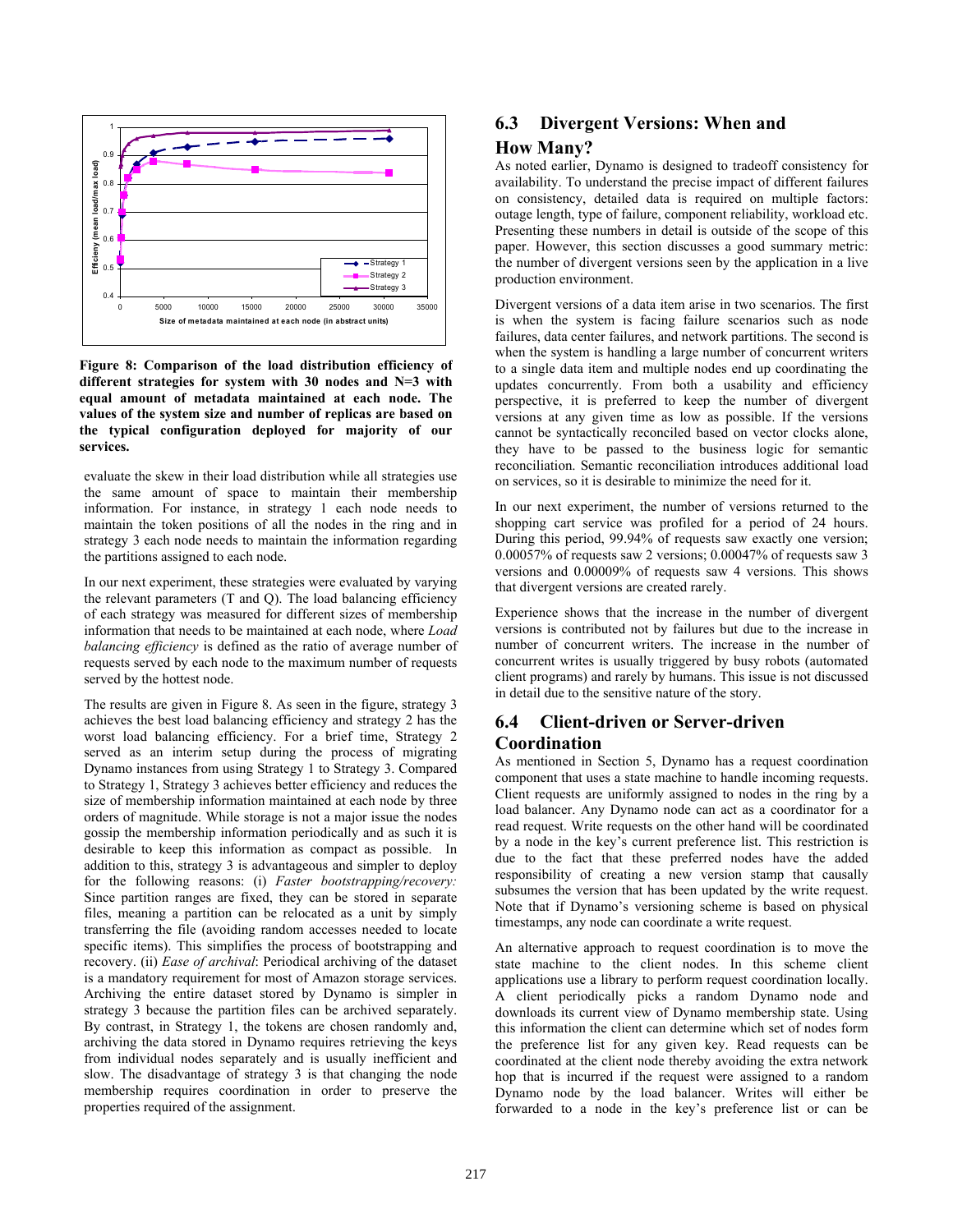|         | 99.9th     | 99.9th     |         |         |
|---------|------------|------------|---------|---------|
|         | percentile | percentile | Average | Average |
|         | read       | write      | read    | write   |
|         | latency    | latency    | latency | latency |
|         | (ms)       | (ms)       | (ms)    | (ms)    |
| Server- |            |            |         |         |
| driven  | 68.9       | 68.5       | 3.9     | 4.02    |
| Client- |            |            |         |         |
| driven  | 30.4       | 30.4       | 1.55    | 1.9     |

**Table 2: Performance of client-driven and server-driven coordination approaches.** 

coordinated locally if Dynamo is using timestamps based versioning.

An important advantage of the client-driven coordination approach is that a load balancer is no longer required to uniformly distribute client load. Fair load distribution is implicitly guaranteed by the near uniform assignment of keys to the storage nodes. Obviously, the efficiency of this scheme is dependent on how fresh the membership information is at the client. Currently clients poll a random Dynamo node every 10 seconds for membership updates. A pull based approach was chosen over a push based one as the former scales better with large number of clients and requires very little state to be maintained at servers regarding clients. However, in the worst case the client can be exposed to stale membership for duration of 10 seconds. In case, if the client detects its membership table is stale (for instance, when some members are unreachable), it will immediately refresh its membership information.

Table 2 shows the latency improvements at the  $99.9<sup>th</sup>$  percentile and averages that were observed for a period of 24 hours using client-driven coordination compared to the server-driven approach. As seen in the table, the client-driven coordination approach reduces the latencies by at least 30 milliseconds for  $99.9<sup>th</sup>$  percentile latencies and decreases the average by 3 to 4 milliseconds. The latency improvement is because the clientdriven approach eliminates the overhead of the load balancer and the extra network hop that may be incurred when a request is assigned to a random node. As seen in the table, average latencies tend to be significantly lower than latencies at the 99.9th percentile. This is because Dynamo's storage engine caches and write buffer have good hit ratios. Moreover, since the load balancers and network introduce additional variability to the response time, the gain in response time is higher for the 99.9<sup>th</sup> percentile than the average.

### **6.5 Balancing background vs. foreground tasks**

Each node performs different kinds of background tasks for replica synchronization and data handoff (either due to hinting or adding/removing nodes) in addition to its normal foreground put/get operations. In early production settings, these background tasks triggered the problem of resource contention and affected the performance of the regular put and get operations. Hence, it became necessary to ensure that background tasks ran only when the regular critical operations are not affected significantly. To this end, the background tasks were integrated with an admission control mechanism. Each of the background tasks uses this controller to reserve runtime slices of the resource (e.g. database), shared across all background tasks. A feedback mechanism based on the monitored performance of the foreground tasks is employed to change the number of slices that are available to the background tasks.

The admission controller constantly monitors the behavior of resource accesses while executing a "foreground" put/get operation. Monitored aspects include latencies for disk operations, failed database accesses due to lock-contention and transaction timeouts, and request queue wait times. This information is used to check whether the percentiles of latencies (or failures) in a given trailing time window are close to a desired threshold. For example, the background controller checks to see how close the  $99<sup>th</sup>$  percentile database read latency (over the last 60 seconds) is to a preset threshold (say 50ms). The controller uses such comparisons to assess the resource availability for the foreground operations. Subsequently, it decides on how many time slices will be available to background tasks, thereby using the feedback loop to limit the intrusiveness of the background activities. Note that a similar problem of managing background tasks has been studied in [4].

### **6.6 Discussion**

This section summarizes some of the experiences gained during the process of implementation and maintenance of Dynamo. Many Amazon internal services have used Dynamo for the past two years and it has provided significant levels of availability to its applications. In particular, applications have received successful responses (without timing out) for 99.9995% of its requests and no data loss event has occurred to date.

Moreover, the primary advantage of Dynamo is that it provides the necessary knobs using the three parameters of (N,R,W) to tune their instance based on their needs.. Unlike popular commercial data stores, Dynamo exposes data consistency and reconciliation logic issues to the developers. At the outset, one may expect the application logic to become more complex. However, historically, Amazon's platform is built for high availability and many applications are designed to handle different failure modes and inconsistencies that may arise. Hence, porting such applications to use Dynamo was a relatively simple task. For new applications that want to use Dynamo, some analysis is required during the initial stages of the development to pick the right conflict resolution mechanisms that meet the business case appropriately. Finally, Dynamo adopts a full membership model where each node is aware of the data hosted by its peers. To do this, each node actively gossips the full routing table with other nodes in the system. This model works well for a system that contains couple of hundreds of nodes. However, scaling such a design to run with tens of thousands of nodes is not trivial because the overhead in maintaining the routing table increases with the system size. This limitation might be overcome by introducing hierarchical extensions to Dynamo. Also, note that this problem is actively addressed by  $O(1)$  DHT systems(e.g., [14]).

# **7. CONCLUSIONS**

This paper described Dynamo, a highly available and scalable data store, used for storing state of a number of core services of Amazon.com's e-commerce platform. Dynamo has provided the desired levels of availability and performance and has been successful in handling server failures, data center failures and network partitions. Dynamo is incrementally scalable and allows service owners to scale up and down based on their current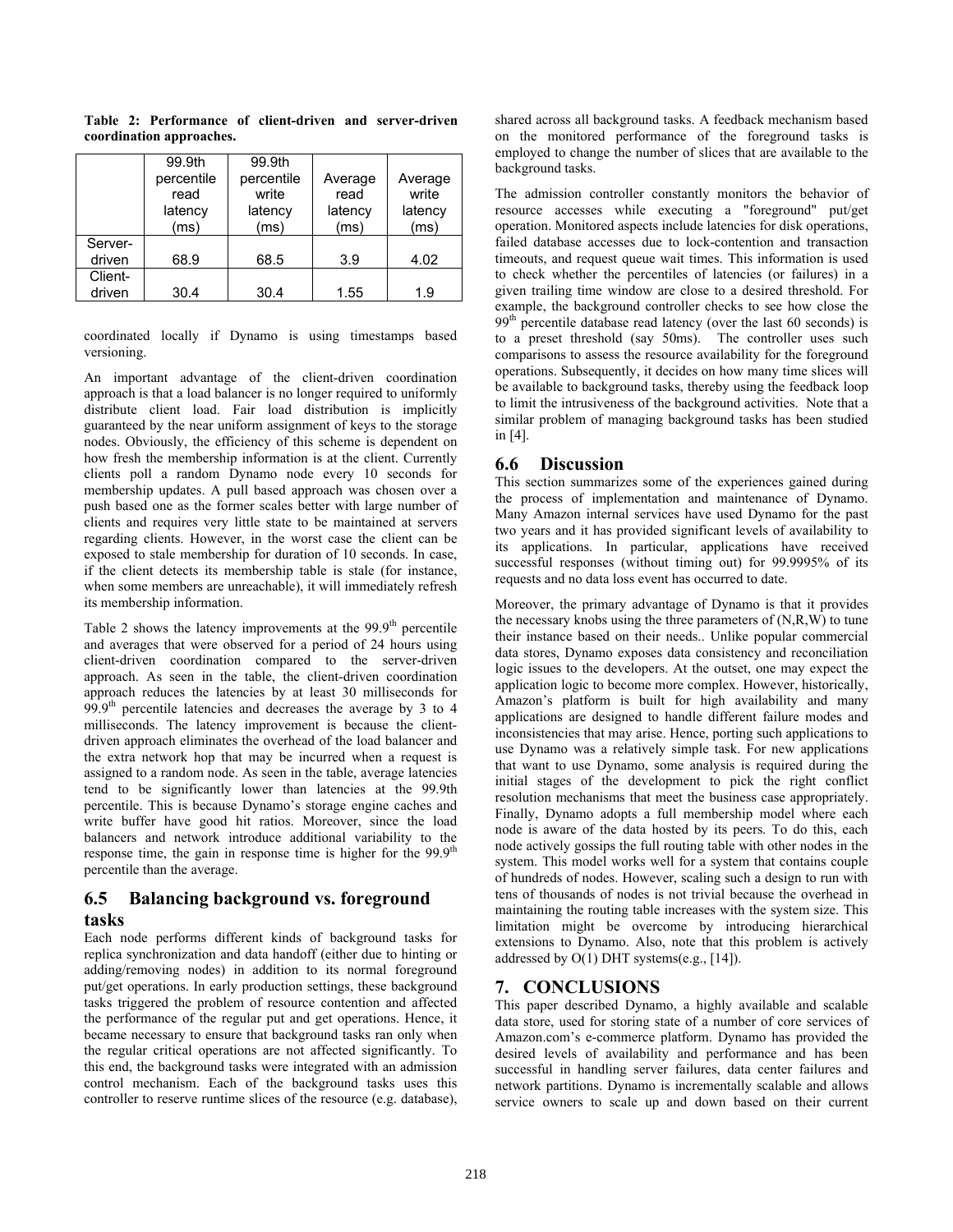request load. Dynamo allows service owners to customize their storage system to meet their desired performance, durability and consistency SLAs by allowing them to tune the parameters N, R, and W.

The production use of Dynamo for the past year demonstrates that decentralized techniques can be combined to provide a single highly-available system. Its success in one of the most challenging application environments shows that an eventualconsistent storage system can be a building block for highlyavailable applications.

#### **ACKNOWLEDGEMENTS**

The authors would like to thank Pat Helland for his contribution to the initial design of Dynamo. We would also like to thank Marvin Theimer and Robert van Renesse for their comments. Finally, we would like to thank our shepherd, Jeff Mogul, for his detailed comments and inputs while preparing the camera ready version that vastly improved the quality of the paper.

#### **REFERENCES**

- [1] Adya, A., Bolosky, W. J., Castro, M., Cermak, G., Chaiken, R., Douceur, J. R., Howell, J., Lorch, J. R., Theimer, M., and Wattenhofer, R. P. 2002. Farsite: federated, available, and reliable storage for an incompletely trusted environment. *SIGOPS Oper. Syst. Rev.* 36, SI (Dec. 2002), 1-14.
- [2] Bernstein, P.A., and Goodman, N. An algorithm for concurrency control and recovery in replicated distributed databases. ACM Trans. on Database Systems, 9(4):596-615, December 1984
- [3] Chang, F., Dean, J., Ghemawat, S., Hsieh, W. C., Wallach, D. A., Burrows, M., Chandra, T., Fikes, A., and Gruber, R. E. 2006. Bigtable: a distributed storage system for structured data. In *Proceedings of the 7th Conference on USENIX Symposium on Operating Systems Design and Implementation - Volume 7* (Seattle, WA, November 06 - 08, 2006). USENIX Association, Berkeley, CA, 15-15.
- [4] Douceur, J. R. and Bolosky, W. J. 2000. Process-based regulation of low-importance processes. *SIGOPS Oper. Syst. Rev.* 34, 2 (Apr. 2000), 26-27.
- [5] Fox, A., Gribble, S. D., Chawathe, Y., Brewer, E. A., and Gauthier, P. 1997. Cluster-based scalable network services. In *Proceedings of the Sixteenth ACM Symposium on Operating Systems Principles* (Saint Malo, France, October 05 - 08, 1997). W. M. Waite, Ed. SOSP '97. ACM Press, New York, NY, 78-91.
- [6] Ghemawat, S., Gobioff, H., and Leung, S. 2003. The Google file system. In *Proceedings of the Nineteenth ACM Symposium on Operating Systems Principles* (Bolton Landing, NY, USA, October 19 - 22, 2003). SOSP '03. ACM Press, New York, NY, 29-43.
- [7] Gray, J., Helland, P., O'Neil, P., and Shasha, D. 1996. The dangers of replication and a solution. In *Proceedings of the 1996 ACM SIGMOD international Conference on Management of Data* (Montreal, Quebec, Canada, June 04 - 06, 1996). J. Widom, Ed. SIGMOD '96. ACM Press, New York, NY, 173-182.
- [8] Gupta, I., Chandra, T. D., and Goldszmidt, G. S. 2001. On scalable and efficient distributed failure detectors. In *Proceedings of the Twentieth Annual ACM Symposium on*

*Principles of Distributed Computing* (Newport, Rhode Island, United States). PODC '01. ACM Press, New York, NY, 170-179.

- [9] Kubiatowicz, J., Bindel, D., Chen, Y., Czerwinski, S., Eaton, P., Geels, D., Gummadi, R., Rhea, S., Weatherspoon, H., Wells, C., and Zhao, B. 2000. OceanStore: an architecture for global-scale persistent storage. *SIGARCH Comput. Archit. News* 28, 5 (Dec. 2000), 190-201.
- [10] Karger, D., Lehman, E., Leighton, T., Panigrahy, R., Levine, M., and Lewin, D. 1997. Consistent hashing and random trees: distributed caching protocols for relieving hot spots on the World Wide Web. In *Proceedings of the Twenty-Ninth Annual ACM Symposium on theory of Computing* (El Paso, Texas, United States, May 04 - 06, 1997). STOC '97. ACM Press, New York, NY, 654-663.
- [11] Lindsay, B.G., et. al., "Notes on Distributed Databases", Research Report RJ2571(33471), IBM Research, July 1979
- [12] Lamport, L. Time, clocks, and the ordering of events in a distributed system. ACM Communications, 21(7), pp. 558- 565, 1978.
- [13] Merkle, R. A digital signature based on a conventional encryption function. Proceedings of CRYPTO, pages 369– 378. Springer-Verlag, 1988.
- [14] Ramasubramanian, V., and Sirer, E. G. Beehive: O(1)lookup performance for power-law query distributions in peer-topeer overlays. In *Proceedings of the 1st Conference on Symposium on Networked Systems Design and Implementation,* San Francisco, CA, March 29 - 31, 2004.
- [15] Reiher, P., Heidemann, J., Ratner, D., Skinner, G., and Popek, G. 1994. Resolving file conflicts in the Ficus file system. In *Proceedings of the USENIX Summer 1994 Technical Conference on USENIX Summer 1994 Technical Conference - Volume 1* (Boston, Massachusetts, June 06 - 10, 1994). USENIX Association, Berkeley, CA, 12-12..
- [16] Rowstron, A., and Druschel, P. Pastry: Scalable, decentralized object location and routing for large-scale peerto-peer systems. Proceedings of Middleware, pages 329-350, November, 2001.
- [17] Rowstron, A., and Druschel, P. Storage management and caching in PAST, a large-scale, persistent peer-to-peer storage utility. Proceedings of Symposium on Operating Systems Principles, October 2001.
- [18] Saito, Y., Frølund, S., Veitch, A., Merchant, A., and Spence, S. 2004. FAB: building distributed enterprise disk arrays from commodity components. *SIGOPS Oper. Syst. Rev.* 38, 5 (Dec. 2004), 48-58.
- [19] Satyanarayanan, M., Kistler, J.J., Siegel, E.H. Coda: A Resilient Distributed File System. IEEE Workshop on Workstation Operating Systems, Nov. 1987.
- [20] Stoica, I., Morris, R., Karger, D., Kaashoek, M. F., and Balakrishnan, H. 2001. Chord: A scalable peer-to-peer lookup service for internet applications. In *Proceedings of the 2001 Conference on Applications, Technologies, Architectures, and Protocols For Computer Communications* (San Diego, California, United States). SIGCOMM '01. ACM Press, New York, NY, 149-160.